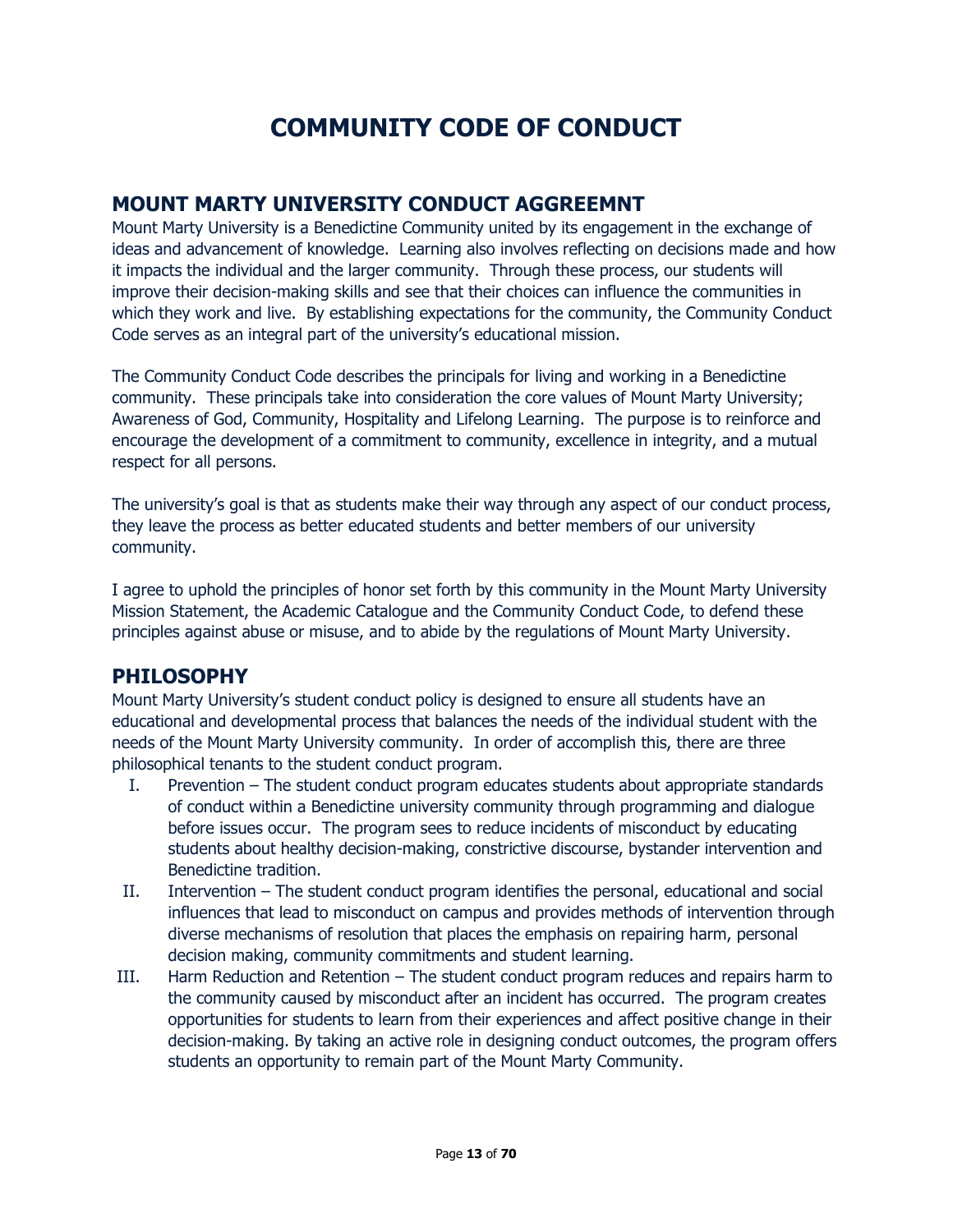Mount Marty University is built upon a Catholic, Benedictine tradition. The Benedictine Sisters who sponsor the university expect that the Mission of the university is promoted and integrated into all areas of the university. The challenge of the Mission is to prepare students for a "contemporary world of work, service to the human community, and personal growth," in an environment that incorporates the Core Values of Awareness of God, Community, Hospitality, and Life-Long Learning.

A community exists on the basis of shared values and principles. At Mount Marty University, student members of the community are expected to uphold and abide by certain standards of conduct that form the basis of the Community Conduct Code. These standards embodied within a set of core values that embrace Benedictine Tradition that include **Commitment to Community, Excellence in Integrity, and Respect for Persons.**

Ultimately, each member of the Mount Marty University community is expected to assume responsibility for his/her conduct and to assume reasonable responsibility for the behavior of others. The student conduct process at Mount Marty University exists to protect the interests of the community and to challenge students to embody the values of Benedictine Tradition and of Mount Marty University. The process and outcomes are intended to challenge and shape students' moral and ethical decision-making as well as to help them bring their behavior into accord with the community expectations. When a student is unable to conform his/her behavior to the community expectations, the student conduct process may determine that he/she should no longer share the privilege of participating in this community.

The student conduct process is quite different from criminal and civil court proceedings. Procedures and rights in the student conduct procedures are conducted with fairness to all, but do not include the same protections of due process afforded by the courts. Fair process, within these procedures, assumes written notice and a hearing before an objective decision-maker. No student will be found in violation of university Policy without information showing preponderance of the evidence, or more likely than not, that a policy violation occurred and any sanctions will be proportionate to the severity of the violation and the cumulative conduct history of the student.

# **PART 2: JURISDICTION OVER STUDENT CONDUCT**

Mount Marty University distributes the Community Conduct Code on its website and within the Mount Marty University Student Handbook. A hard copy is available upon request from the Department of Student Life. Each Mount Marty student is deemed to have read and agreed to abide by the terms of the Community Conduct Code by virtue of students' enrollment in the university.

The Community Conduct Code and student conduct process apply to the conduct of individual students and university-affiliated student organizations. Because the Community Conduct Code is based on shared values, it sets a range of expectations for Mount Marty University students no matter where or when their conduct takes place; therefore, the Community Conduct Codes applies to behaviors that take place on campus, at university-sponsored events and incidents occurring offcampus when the university determines in its discretion that the off-campus conduct affects a substantial university interest. A substantial university interest is defined to include:

- I. Any act that constitutes a criminal offense as defined by local, state or federal law. This includes, but is not limited to, single or repeat violations of any local state, or federal law;
- II. Any situation where it appears that a student may present a danger to health or safety of the student or others;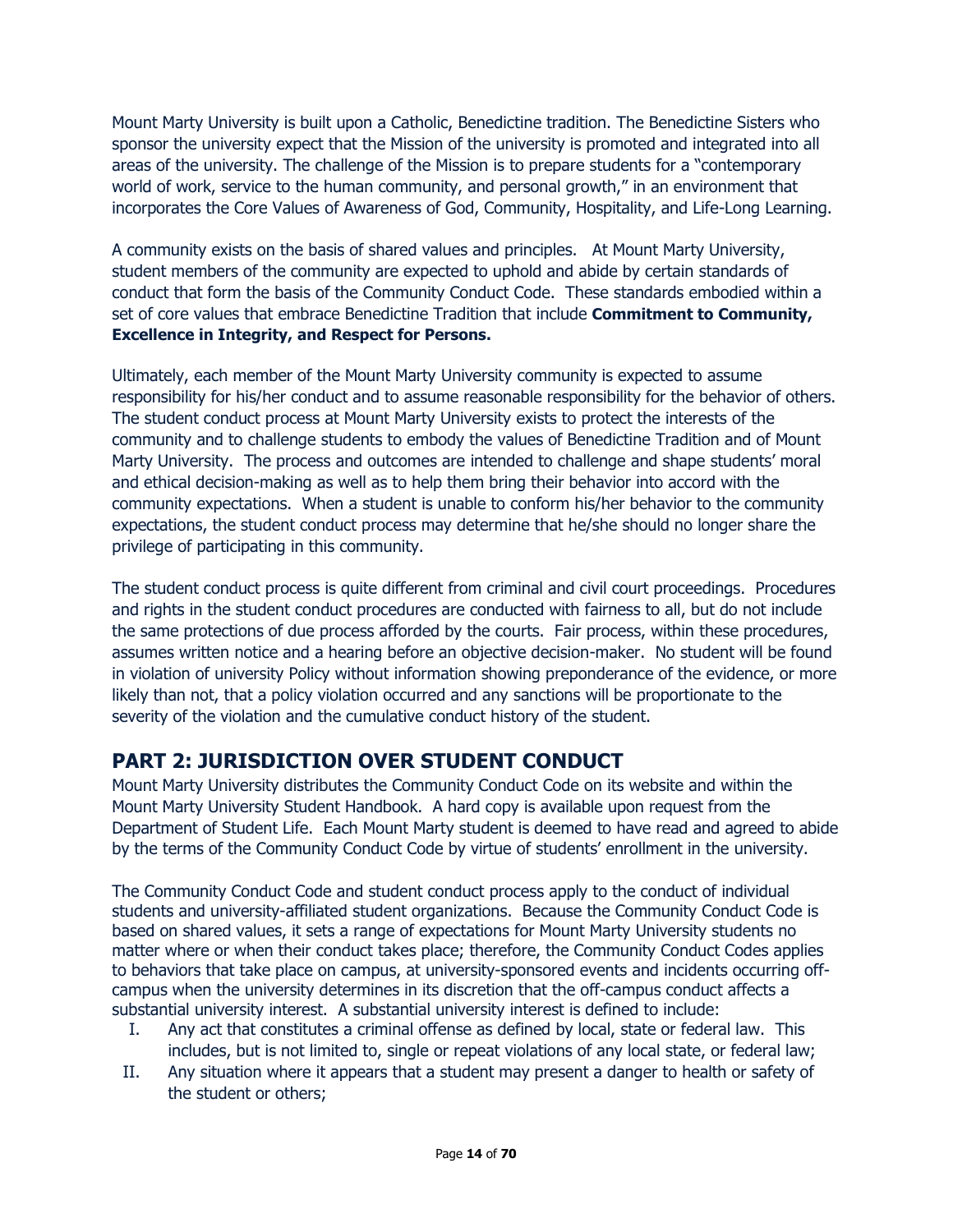- III. Any situation that significantly impinges upon the rights, property, or achievements of self or others or significantly breaches the peace and/or causes social disorder; and/or
- IV. Any situation that is detrimental to the educational or other interests of the university.

The Community Conduct Code may be applied to conduct that takes place from the time a person accepts enrollment as a student and continues until the student withdraws or graduates, including periods during the semester between and between semesters. Further, the Community Conduct Code applies to guests of the community members whose hosts may be held accountable for the misconduct of their guests.

Visitors to and guests of Mount Marty University are also protected by the Community Conduct Code and may initiate grievances for violations for the Community Conduct Code committed against them by members of the Mount Marty Community.

There is no time limit on reporting violations of the Community Conduct Code as long as the offending student is still enrolled at Mount Marty University; however, the longer someone waits to report an offense, the harder it becomes for the university officials to obtain information and witness statements and to make a determination regarding alleged violations. Though anonymous complaints are permitted, doing so may limit university's ability to investigate and respond to a complaint. Those who are aware of misconduct are encouraged to report it as quickly as possible to the Office of Residence Life, The Office of Student Life or Security.

### **PART 3: PENDING CRIMINAL CHARGES**

Alleged violations of local, state and/or federal law are considered offenses under the Community Conduct Code. Students charged with criminal conduct by law enforcement agencies on or off campus are required to keep the Vice President for Student Success or designee informed of their status. When an offense occurs over which the university has jurisdiction, the university conduct process will usually proceed notwithstanding any criminal complaint that may arise from the same incident. Should a student withdraw from the university when a criminal complaint is made, the university may pursue investigation and resolution of campus conduct matters, regardless of fact that the student has withdrawn.

When criminal charges are pending, the university may be delayed from conducting its own investigation and moving forward with a campus hearing. The university in consultation with legal counsel will determine a period of time that will be considered a reasonable delay. However, for the good order and safety of the community, the university may move forward with its own investigation to determine if a student is responsible for a policy violation even if criminal charges are still pending against the student.

# **PART 4: SPECIAL PROVISIONS**

- I. Attempted Violations–Mount Marty University will treat attempts to commit any of the violations listed in the Community Conduct Code as if those attempts have been completed.
- II. Misconduct Online Students are cautioned that behavior conducted online, such as harassment or bullying via email, can subject them to conduct action. Student must also be aware that blogs, social media sites, and web page entries on sites such a Facebook, Instagram, Snapchat, Twitter and other similar online postings are in public sphere and are not private. These postings can subject a student to allegations of conduct violations if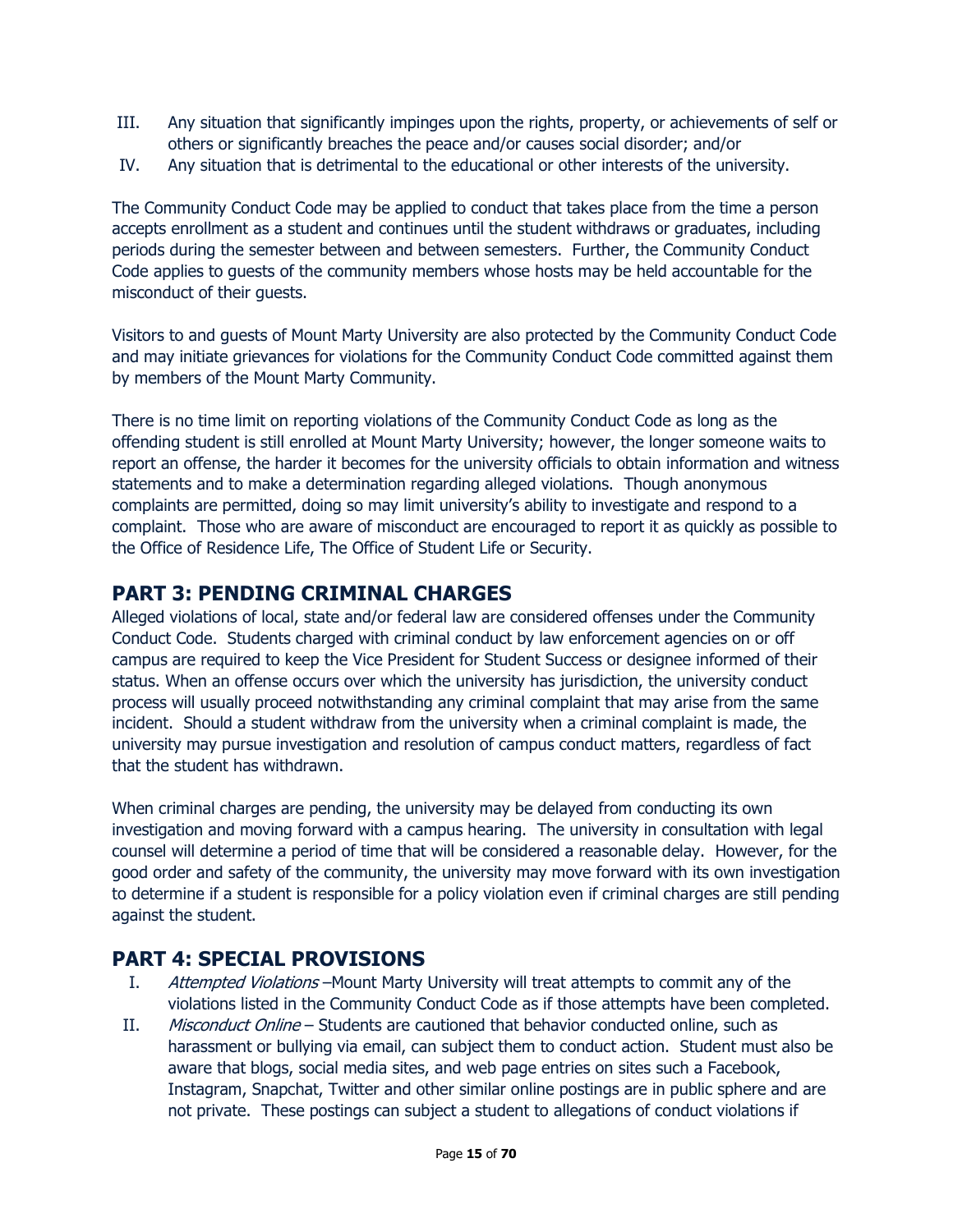evidence of policy violations posted online, The university does not regularly search for this information but may take action when such information is brought to the attention of university officials.

- III. *University as a Complainant* Mount Marty University reserves the right to initiate a complaint, to serve as a complainant and to initiate conduct proceedings without formal complaint by the victim of the alleged misconduct.
- IV. False Reports Mount Marty University will not tolerate intentional false reporting of incidents. It is a violation of the Community Conduct Code to make an intentionally false report of any policy violation and it may also violate state criminal statues and civil defamation laws.
- V. Group Violations A student group or organization and its officers and membership may be held collectively and individually responsible if the Community Conduct Code is violated at events sponsored by the organization or its members Hearings for students groups or organizations follow the same general student conduct procedures. In any such action, individual determinations as to the responsibility will be made and sanctions may be assigned collectively and individually and will be proportionate to the involvement of each individual.
- VI. Parental and Department Notification Mount Marty University reserves the right to notify the parents/guardians of dependent students regarding any conduct situation, particularly Level II Conduct Probation, loss of housing, suspension and expulsion. Mount Marty University also reserves the right to designate which university employees have a legitimate need to know about individual conduct complaints pursuant to the Family Educational Rights and Privacy Act (FERPA) and will share information accordingly.
- VII. Hearing Decisions The outcomes of a conduct hearings is part of the educational record of the student and is protected from release under the Federal Rights and Privacy Act (FERPA), except under certain conditions. In accordance with FERPA, when a student is accused of a policy violation that would constitute a "crime of violence" or non-forcible sex offense, upon written request of the victim (or next of kin) the university will inform the alleged victim/complainant in writing of the final results regardless of whether the university concludes that the violation was committed. Such release of information may include only the alleged student's/respondent's name, the violation committed and the sanctions assigned (if applicable). In cases of sex offenses, regardless of written request, the above information and rational for the outcome will be shared with all parties to the complaint. In cases with the university concludes that the student violated a policy that would constitute a "crime of violence" or non-forcible sex offense, the university may release the above information publicly and/or to any third party. FERPA defines "crime of violence" to include:
	- a. Arson
	- b. Assault offenses
	- c. Burglary
	- d. Criminal Homicide Manslaughter by negligence
	- e. Criminal Homicide Murder and non-negligent manslaughter
	- f. Destruction/damager/vandalism of property
	- g. Kidnapping/abduction
	- h. Robbery
	- i. Forcible Sex Act
- VIII. Admission of Violation It is common for individuals accused of policy violations to defend their actions by alleging that the conduct occurred as the result of prescription drug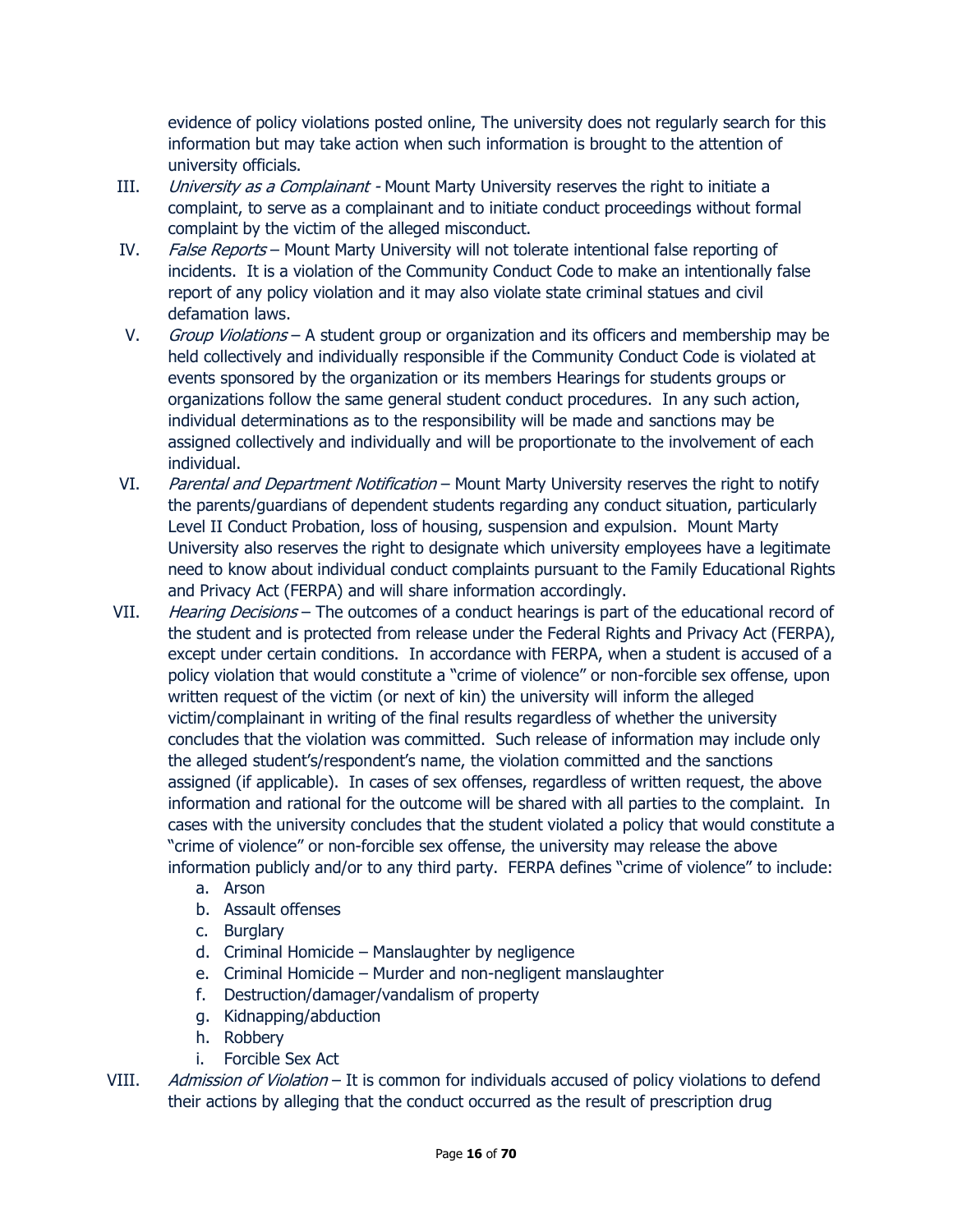interaction, self-defense, or the student's disability. In those situations, the university deems such a defense as an admission of violation of the Community Conduct Code. The university will then consider the student's defense as a mitigating factor in determining the appropriate sanctions for the violation.

### **PART 5: STUDENT CONDUCT AUTHORITY**

I. Authority – Ultimate authority in matters of student conduct, as for all university matters, resides with the President of Mount Marty University as delegated by the Board of Trustees. The Community Conduct Code is administered by the Chief Conduct Officer, Residence Life and Security staff or designee, under the direction of the Vice President for Student Success. The Office of Residence Life and Security shall serve as the Chief Conduct Officer. The Chief Conduct Officer may appoint administrative hearing officers as deemed necessary to efficiently and effectively supervise the student conduct process. In the event that the Office of Residence Life and Security is unable to serve in this roll, a replacement will be designated by the Vice President for Student Success to serve in the role during the absence.

The Chief Conduct Officer will investigate the allegations in a complaint to determine if they have merit. Depending on the nature of the complaint, the investigation may be limited to a review of written reports or may extend to full interviews and collection of evidence. No complaint will be forwarded to a hearing unless there is a reasonable cause to believe a policy violated. Reasonable cause is defined as some credible information to support each element of the offense. A complaint that is not supported by sufficient information will not be forwarded for a hearing. If a minor allegation can be addressed at this stage by mutual consent of the parties involved, on a basis acceptable to the parties involved and the Chief Conduct Officer, such disposition will be final and there will no subsequent proceedings. If the complaint cannot be addressed in a manner mutually acceptable, or for incidents that are not minor, the Chief Conduct Officer will move the complaint into a hearing proceeding.

II. Interpretation and Revision – Any question of interpretation of the Community Conduct Code will be referred to the Chief Conduct Officer, whose interpretation is final. The Chief Conduct Officer may make any necessary modification to procedure that does not materially jeopardize the fairness owed to any party. The Community Conduct Code will be reviewed and updated annually under the direction of the Chief Conduct Officer and the Vice President for Student Success.

# **PART 6: CONDUCT PROCEDURES**

Part of the educational process is learning how to live in harmony with community members and within a system of standards established by and for the community. Students are accountable to students and other community members for these standards through the procedures outlined below. This system is not a legal process, but, rather, an administrative hearing system. Principles of fairness govern all such bodies.

I. Complaints – Any members of the university community, visitors, or guests may file a complaint against any student for misconduct by contacting the Office of Student Affairs, the Office of Residence Life or Security. Complaints will be presented to the Chief Conduct Officer or to the Title IX Coordinator when appropriate. Additionally, Mount Marty University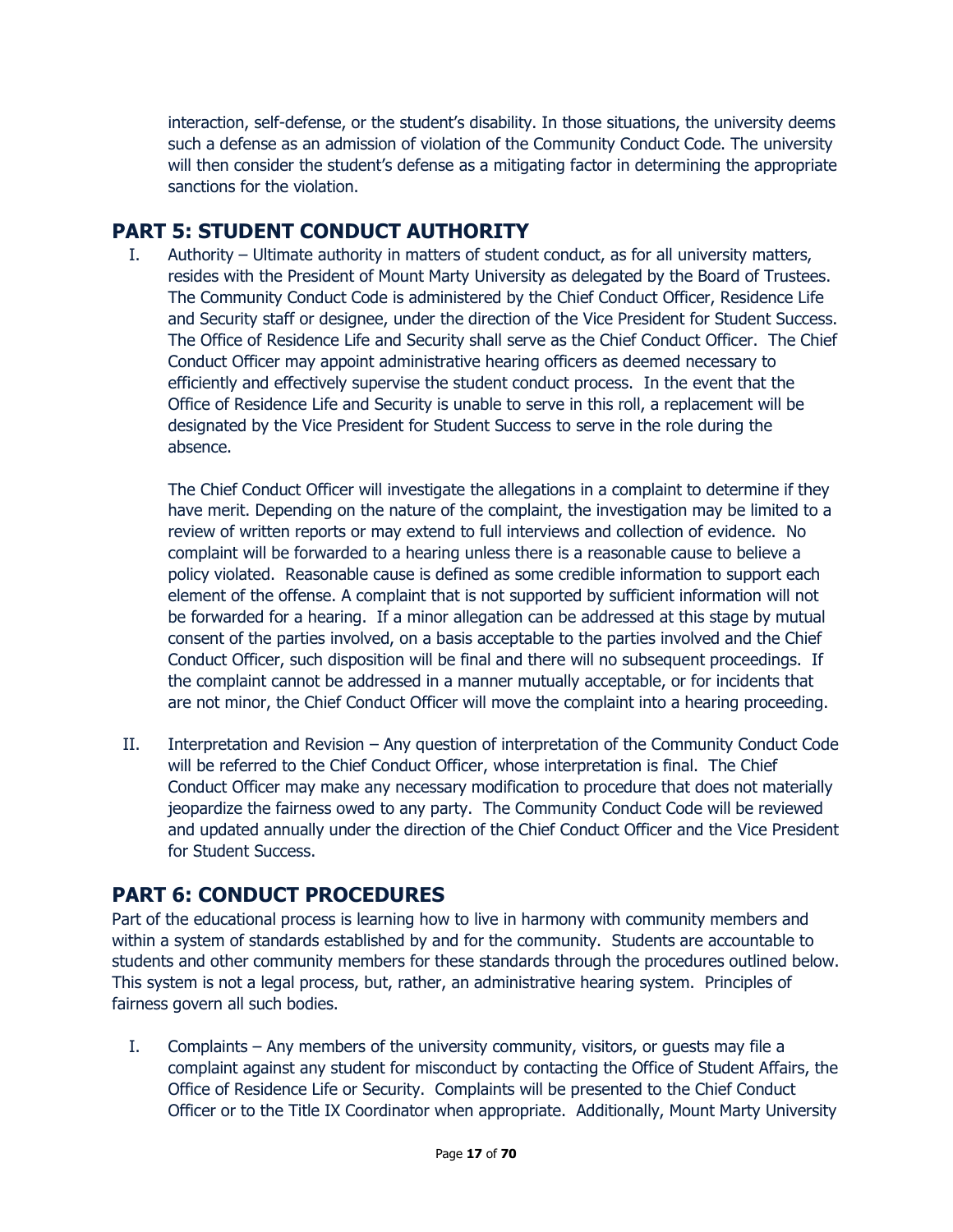administrators may act on notice of a potential violation whether a formal complaint is made or not. All complaints can be submitted by the victim or a third party, and should be submitted as soon as possible after the offending event occurs. The university has the right to pursue a complaint or notice of misconduct on its own behalf and to serve as complainant in the subsequent campus conduct process. Based on the initial complaint, the Chief Conduct Office will determine if reasonable cause exists to move the case forward or further investigation is needed. Third parties who were not witness to the alleged misconduct should be aware of lack of corroboration may limit the university's ability to address the alleged misconduct.

- II. Methods of Resolution The Chief Conduct Officer may utilize a variety of methods to resolve a complaint in their sole discretion. Potential resolutions include, but are not limited to, non-conduct meeting with administrators, mediation, and administrative hearings. Students wishing to explore alternative dispute methods are encouraged to discuss the options with the Chief Conduct Officer.
	- a. Non- Conduct Meetings Non-Conduct Meetings are conducted through the Office of Residence Life. The purpose of these meetings is to resolve minor incidents/situations. This form of resolution is an educational conversation aimed at preventing a policy violation or addressing minor policy violations. If the Office of Residence Life feels that the restorative process is not effective, it may cancel the meeting and refer the case the Chief Conduct Officer for traditional adjudication.
	- b. Mediation The Chief Conduct Officer may also refer a complaint for mediation upon agreement of all involved parties. All Parties must agree to be bound by the outcome of the mediation process. If the parties cannot reach a mutually acceptable resolution, mediator will implement a resolution that cannot be appealed. At no time will complaints of sexual misconduct of a physical nature or violence be mediated.
	- **c.** Administrative Hearings Administrative hearings are the most common resolution. In this type of hearing, a student meets with an administrative hearing officer to discuss the incident. The hearing officer will discuss the incident with the student by asking the student to respond to questions about the alleged violation(s). The student may present witnesses and evidence as described below. Based upon this conversation, the hearing officer will determine if it's more likely than not the student violated university policy. The hearing officer will issue a Determination Decision within 15 business days following the conclusion of the administrative hearing.

#### **I. Administrative Hearing Process**

The following sections describe MMU's conduct administrative hearing processes. No student may be found to have violated the *Community Conduct Code* solely as a result of the student's failure to appear for a hearing, except in a complaint involving failure to comply with the summons of the Chief Conduct Officer (or designee). In instances where the respondent fails to appear, the conduct hearing will proceed as scheduled and the information in support of the complaint will be presented to, and considered by, the Chief Conduct Officer, or Administrative Hearing Officer presiding over the hearing.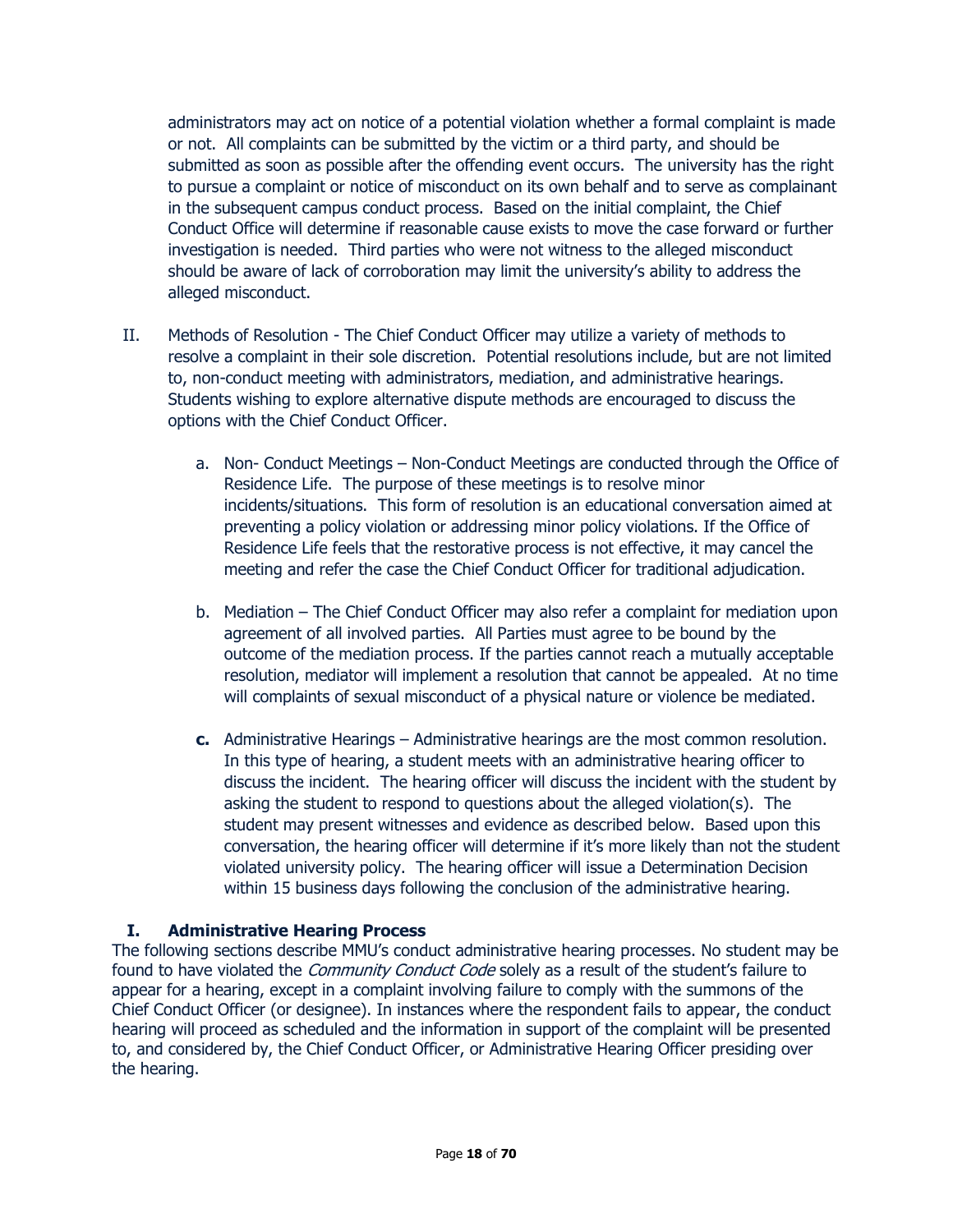If the facilitator, through the investigation and hearing process, receives information that other violations may have occurred, the facilitator may cancel or suspend the current hearing process and refer the case for back to the Chief Conduct Officer. The Chief Conduct Officer will then decide which methods of resolution to utilize for all alleged violations (new and ongoing).

- **II. Notice of Hearing** If the Chief Conduct Officer determines that an administrative hearing should occur, notice will be given to the accused student. The Chief Conduct Officer will provide written delivered by one of the following methods: (1) via the university's internal email system (preferred method); (2) personally to the student; or (3) mailed via first class regular mail, postage prepaid, to the Student's local or permanent address as set out in the university's records. Notice shall be deemed given when sent by the university if by email or regular mail, and when delivered if given by personal service. The letter of notice will:
	- a. Include the alleged violation and notification of where to locate the Community Conduct Code and university procedures for resolution of the complaint; and
	- b. Designate a time, date, and location of the hearing and the name of the hearing officer. If such a determination has not yet been made, the notice shall direct the student to contact the Chief Conduct Officer within a specified period of time to obtain this information. The administrative hearing will generally be held not less than 3 business days from delivery of notice and no more than 10 business days from delivery of notice. The conduct process maybe accelerated or decelerated in the Chief Conduct Officer's sole discretion.

#### **III. Administrative Hearing Procedure.**

- **a. Advisors.** A Student may have an advisor present during the hearing. The advisor may be a Mount Marty University faculty or staff member or another Mount Marty student. The advisor may not be a witness, legal counsel, or parent/guardian without prior consent from the Chief Conduct Officer. If the student brings an advisor who is ineligible to serve in that role, the hearing will proceed as normal without the advisor. To ensure the integrity of the student conduct process, the role of an advisor is to provide personal and emotional support for the student. Advisors may not speak during a hearing. However, if legal counsel is permitted by the Chief Conduct Officer, legal counsel may advise the student not to answer questions which may harm the student's criminal case.
- b. **Witnesses.** Students are permitted to present witnesses. Students are responsible for assuring that witnesses attend the hearing. If a witness cannot attend a specific hearing time and date, the witness may instead submit a written witness statement to the hearing officer. To verify the identity of the witness, witness statements must be sent from the witness' Mount Marty University student email. Witnesses will be instructed to wait outside the hearing until the hearing officer determines that it is an appropriate time for the witness to testify. The student and the student's advisor may not speak directly to any witness. Instead, to preserve the integrity of the witness testimony and decorum, the hearing officer will pose all questions to the witness. After the hearing officer finishes questioning the witness, the hearing officer will ask the student if the student has any additional questions for the witness. The hearing officer will determine relevance and specific phrasing of each question. It is a violation of the *Community Conduct Code* for witnesses to knowingly provide partial, inaccurate, misleading, or false information during any investigation or hearing.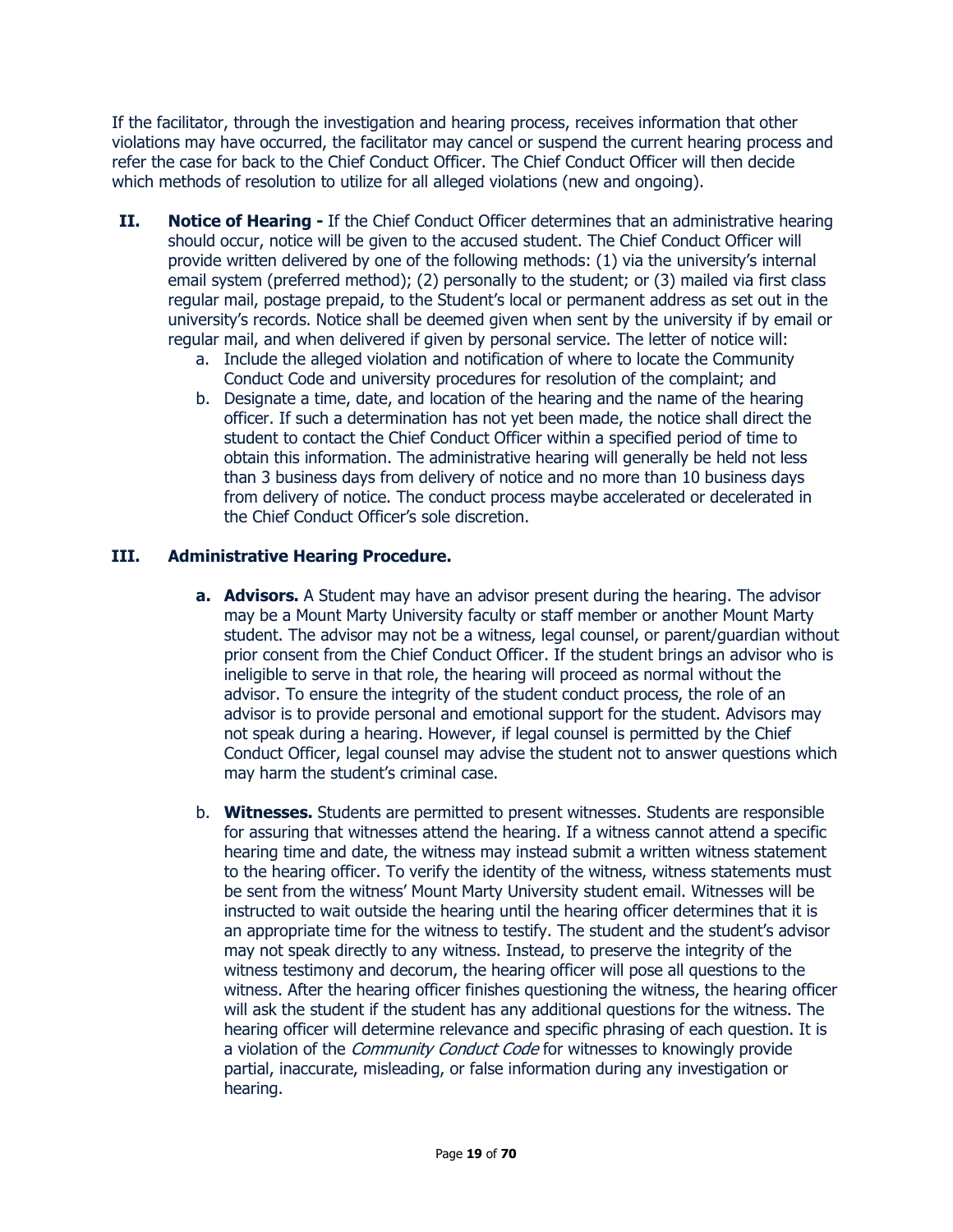- c. **Evidence.** In addition to witnesses, a student may present other evidence in support of their case. The hearing officer will be responsible for determining to the best of their judgment whether evidence is relevant and permissible. The university does not hire experts to evaluate the authenticity or validity of evidence. In order to provide a fair and reasonable conduct process, hearing officers will exercise reasonable judgment in evaluating evidence and may consult with others within reason.
- d. **General** Rules. In addition to the rules set forth above, the administrative hearing will proceed under the following general rules:
	- 1. If the student fails to attend the hearing, a decision may be rendered in the student's absence.
	- 2. The hearing officer will welcome advisors who meet the advisor criteria into the hearing. The hearing officer will identify the role of the advisor to the respondent and their advisor.
	- 3. Prior to commencement of testimony, the hearing officer will review the general procedures for the hearing and answer any questions the student may have.
	- 4. The hearing officer will question the respondent regarding the incident and alleged violations.
	- 5. The student will provide truthful and full responses to the hearing officer's questions.
	- 6. Determinations as to the relevance of the evidence are at the discretion of the hearing officer.
	- 7. The hearing will not be recorded without the express prior consent of both the Chief Conduct Officer and the hearing officer.
	- 8. The hearing officer will end the hearing by explaining that a formal decision letter will come to the student via email or other approved means. Decisions are not final until sent to a student via email or other approved means.
	- 9. If the hearing officer determines that the hearing officer needs to hear additional testimony or review evidence that is not in the record as of the date of the hearing, the hearing officer may continue the hearing for up to five (5) business days to enable the student or hearing officer to obtain the additional information. The student shall have an opportunity to respond to any additional testimony or evidence presented by the hearing officer.
- **IV. Determination of Hearing -** A hearing officer will make a decision within 15 business days of the conclusion of the hearing. The decision will be based on the preponderance of evidence standard, i.e., it is more likely than not that the student violated the Community Code of Conduct. The decision will be in writing and delivered to the student in one of the same manners as prescribed for delivery of the initial notice of hearing. The hearing officer's decision will include:
	- a. A determination as to what, if any, provisions of the Community Conduct Code have been violated and the sanctions for each violation (if applicable). A list of potential sanctions is discussed below;
	- b. Notification of where to locate the Community Conduct Code for sanction and appeal information;
	- c. The deadline for filing an appeal.
- **V. Appeal -** A student may file a written appeal of the hearing officer's decision to the Vice President for Student Success within ten (10) business days of delivery of a Determination of Hearing letter. The appeal is limited, and may only be made on the following grounds: (a)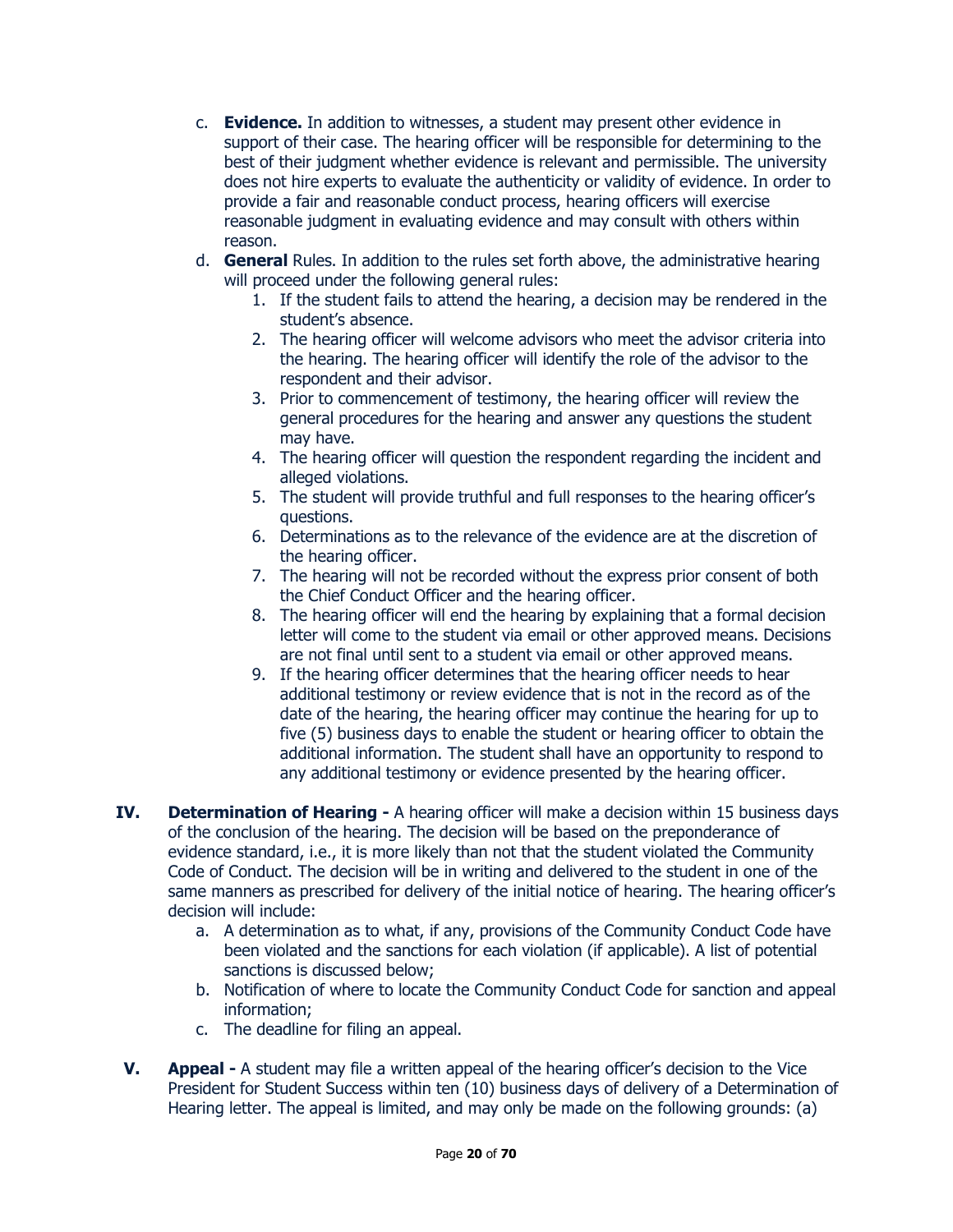procedural irregularities; (b) consider new information which was unavailable at the time of the original hearing which could alter the outcome of the case; and/or (c) severity of sanctions issued. The Vice President for Student Success may (a) affirm the Hearing Officer's decision and sanctions; (b) affirm the Hearing Officer's decision and modify sanction(s); (c) remand the case back to the Hearing Officer for a new hearing if proper procedures were not followed; or (d) reverse the Hearing Officer's decision based on new information. The Vice President shall provide his/her written decision to the student within 30 business days after the appeal has been submitted. Only one appeal is allowed; therefore, the decision of the Vice President for Student Success is considered final and no further appeals will be considered. After the appeal hearing, students may request a meeting with the Chief Conduct Officer or Vice President of Student if they wish to provide additional information on the process or receive clarification.

- **VI. Accelerated Administrative Hearing -** The Chief Conduct Officer has the authority to grant an accelerated conduct process. An Accelerated Hearing is an Administrative Hearing that is scheduled no less than 12 hours from the time of delivery of notice to the student. The remainder of the process follows the Administrative Hearing Procedure. Accelerated Hearings are used when a student has committed an act including, but not limited to:
	- 1. Participated in an act that endangers self or others;
	- 2. Participated in an act that warrants an interim suspension;
	- 3. Receiving a felony charge (or a felony charge is eminent) issued by federal/state/local authorities;
	- 4. Excessive Repeat Violations that could result in the following:
		- a) University Housing Suspension
		- b) University Housing Expulsion
		- c) University Suspension
		- d) University Expulsion

Accelerated hearings are handled on a case-by-case basis and may result in accelerated timelines for determination and appeal in accordance to the administrative hearing process. All accelerated hearings and subsequent determination and appeal timelines are at the discretion of the Chief Conduct Officer and the Vice President for Student Success.

- **VII. Accelerated Determination -** An Accelerated Determination is an administrative decision that is conducted by the Chief Conduct Officer. This process is used for minor incidents and situations including, but not limited to:
	- 1. Limited time before winter and summer academic recess.
	- 2. Violation of Health & Safety inspection;
	- 3. Failure to Evacuate During Fire Drill;
	- 4. Large Volume of Students in one incident (ex. party, extracurricular event, etc.);
	- 5. Minor Violations that would result in a verbal or written warning;
	- 6. Community Damage that results in a building/hall fine.
	- 7. Student seeking admission/re-admission into the university and has prior conduct history (includes federal, state, local).
	- 8. Multiple Parking Ticket Violations;
	- 9. Summer Housing Violations

As part of the accelerated determination process, the accused student will receive in writing:

- 1. The alleged violation and notification of where to locate the Community Conduct Code and university procedures for resolution of the complaint;
- 2. The results of the alleged violations;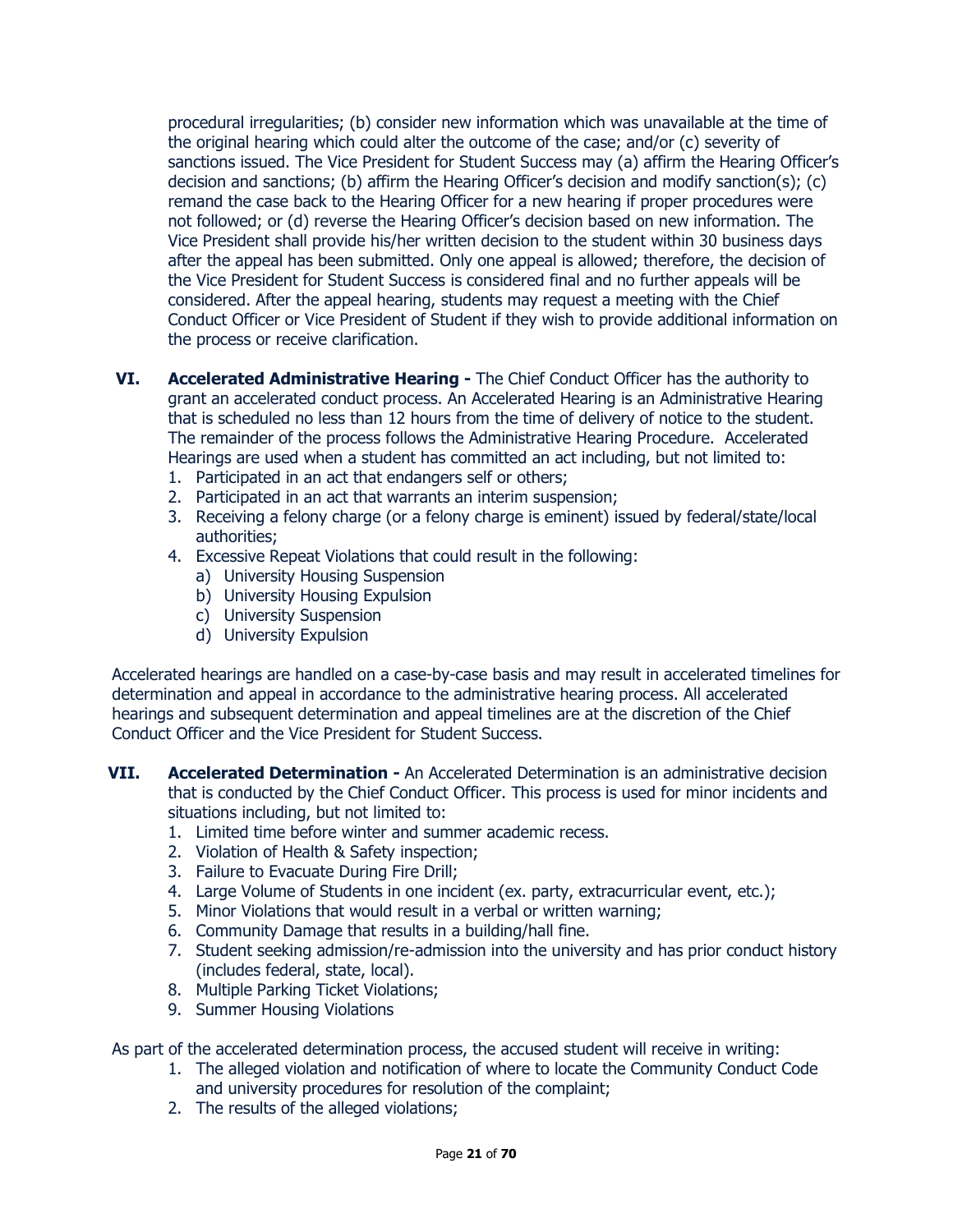- 3. Sanctions if found responsible for violation(s).
	- a) The accused student/respondent will receive the lowest typical sanctions that are associated with each violation.
- 4. Deadline to appeal decision

If an appeal of the decision is warranted then the general Administrative Hearing process will take place.

The Accelerated Determination process cannot be used when a student has committed an act including, but not limited to:

- 1. Participated in an act that endangers self or others;
- 2. Participated in an act that warrants an interim suspension;
- 3. Received or pending a felony charged issued by federal/state/local authorities;
- 4. A single severe violation or excessive repeat violations that could result in the following:
	- a) University Housing Suspension
	- b) University Housing Expulsion
	- c) University Suspension
	- d) University Expulsion

### **PART 7: CONDUCT SANCTIONS**

#### **I. Conduct Hold**

As stated in the Student Handbook, a "hold" can be placed on a student's account record when the student has not fulfilled a responsibility to the Community Code of Conduct or the university. A "hold" prevents a student from registering for classes and/or obtaining an official transcript. A hold may also prevent a student from moving in or returning to housing. The most common reasons that "holds" are placed on a students' account include unpaid damage bills, fines, or unfulfilled disciplinary sanctions.

#### **II. Interim Suspension**

The Chief Conduct Officer may impose an interim suspension, under the Community Conduct Code, when the Chief Conduct Officer, in his or her sole discretion, deems such an action necessary to protect the health and safety of a student or of the community; preserve university property; pursue an investigation and/or hearing; or to prevent disruption of, or interference with, the normal operations of the university. Interim suspension will be used for short periods of time, pending an Administrative Hearing.

During an interim suspension, a student will be denied access to university housing and/or to the university campuses. This restriction may include classes and/or all other university activities or privileges for which the student might otherwise be eligible. The student will be require to turn in all forms of university access (keys, access card, etc.) At the discretion of the Chief Conduct Officer and with the approval of, and in collaboration with, the Vice President of Student Success and Vice President of Academic Affairs, alternative coursework options may be pursued to ensure as minimal an impact as possible on the accused student.

#### **III. General Sanctions**

Mount Marty University sanctions are divided into three categories: status, educational, and restrictive sanction. Most violations will result in a status sanction and one or more educational sanctions. Sanctions are determined based upon the severity of the violation, past conduct history, and any aggravating or mitigating factors. One or more of following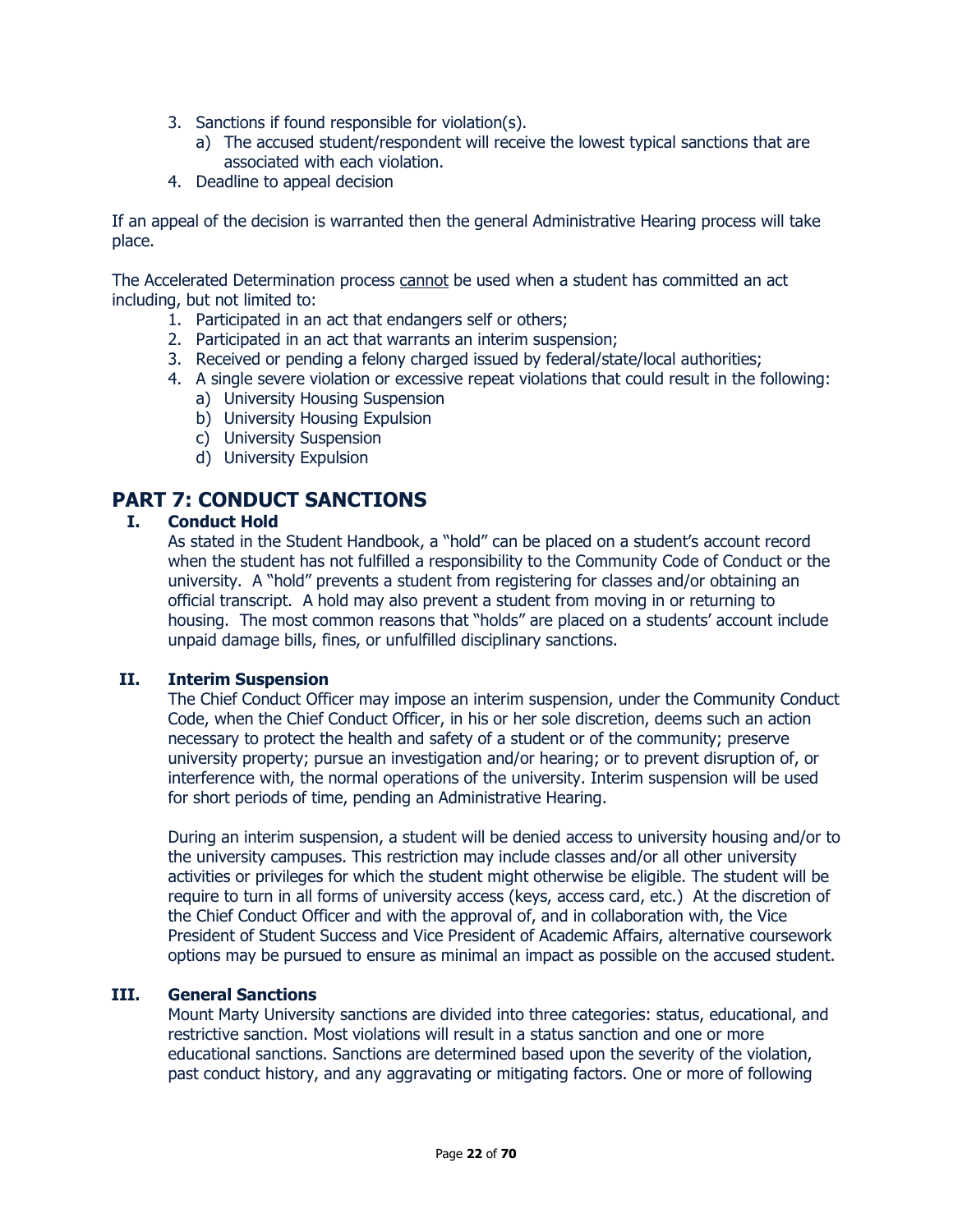sanctions may be imposed upon any student for any single violation of the Community Conduct Code:

- A. **Status Sanctions:** Status sanctions reflect the student's relationship with the university. Status sanctions typically escalate with each offense, although it is not necessary that a first sanction begin with a warning. Sanctions are determined based upon the nature of the offense after reviewing aggravating and mitigating factors. Status sanctions include:
	- 1. **Warning**: A written notice will be sent to the student(s) who violated university policies and/or rules. It specifies that inappropriate and unacceptable actions have occurred and that more severe conduct action will result should the student be involved in other violations while the student is enrolled at the university.
	- 2. **Level I Conduct Probation**: A written reprimand that expires after a specified time. This sanction specifies that serious or repeated inappropriate and unacceptable actions have occurred and that more severe conduct action will result should the student be involved in other violations while the student is enrolled at the university. Good Conduct Standing with the university is removed during the specified time period.
	- 3. **Level II Conduct Probation**: A written reprimand that remains in effect during the remainder of the student's academic career. It specifies that repeated or severely inappropriate and unacceptable actions have occurred and that future violations will likely result in suspension or expulsion. The parents, guardians, or financial sponsors of students who are dependents as defined by FERPA will be notified of this status. Good Conduct Standing with the university is removed for no less than 2 calendar years; a specified time will be outlined in the notice.
	- 4. **University Suspension**: The student is separated from the university for a specified period of time, and upon the satisfaction of specific conditions, after which the student is eligible to return. Separation includes physical & electronic removal from the university. The Chief Conduct Officer will notify the Mount Marty University IT Department once an appeal has ended or the appeal period has elapsed. IT will then remove electronic access and accounts will be deactivated. The student is required to vacate university housing and/or campus within 24 hours of notification of the action, though this deadline may be extended upon application to, and at the discretion of the Chief Conduct Officer, Office of Residence Life and the Vice President for Student Success. Suspended students are banned from campus and all university affiliated properties for the duration of their suspension. Temporary exceptions for university related business may be granted by the Vice President for Student Success. The parents, guardians, or financial sponsors of students who are dependents as defined by FERPA will be notified of this status.
	- 5. **University Expulsion**: The student is permanently separated from the university. The student is barred from being on campus and the student's presence at any universitysponsored activities or events is prohibited. Separation includes physical & electronic removal from the university. Chief Conduct Officer will notify IT once an appeal has ended or the appeal period has elapsed. IT will then remove electronic access and accounts will be deactivated. The student is required to vacate university housing and/or campus within 24 hours of notification of the action, though this deadline may be extended upon application to, and at the discretion of, the Office of Residence Life and the Vice President for Student Success. Expelled students are banned from campus and all university affiliated properties. Temporary exceptions for university related business may be granted by the Vice President for Student Success. The parents, guardians, or financial sponsors of students who are dependents as defined by FERPA will be notified of this status.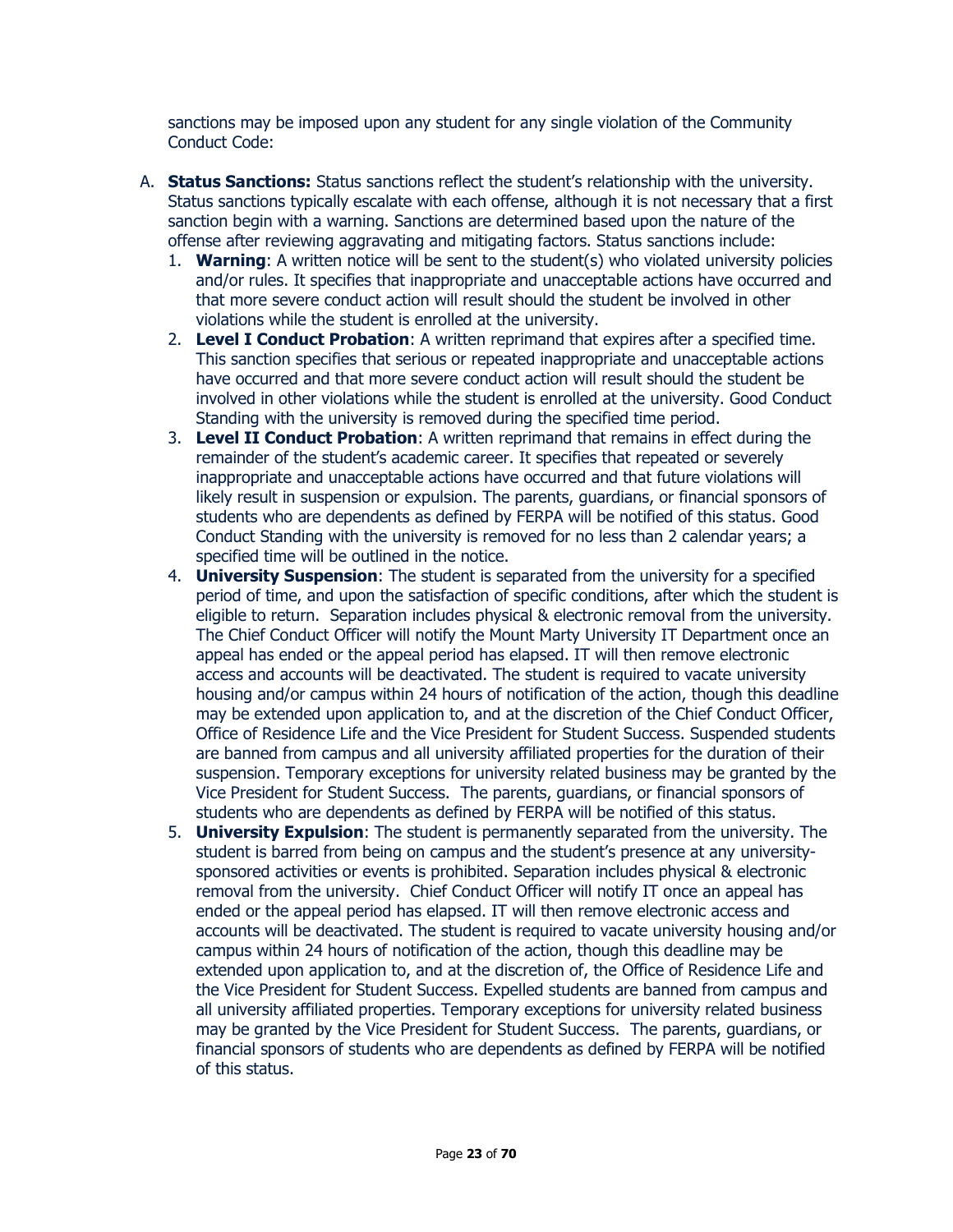- B. **Educational and Restorative Sanctions**: Educational and restorative sanctions are designed to enhance the educational outcomes of the student conduct program. Educational and restorative sanctions frequently serve to repair harm to individuals or communities, provide additional education on a given subject, or aid students in considering their educational and personal goals and priorities.
	- 1. **Educational Program**: This is a requirement to attend, present and/or participate in a program related to the violation. It may also be a requirement to sponsor or assist with a program for others on campus to aid them in learning about a specific topic or issue related to the violation for which the student or organization was found responsible. Audience may be restricted.
	- 2. **Community/University Service Requirements**: For a student or organization to complete a specific supervised university service.
	- 3. **Behavioral Requirement**: This includes required activities such as, but not limited to, seeking academic counseling, counseling assessment, personal counseling, writing a letter of apology, etc.
	- 4. **Research Projects**: This includes required activities such as, but not limited to, writing papers, creating educational materials and bulletin boards, etc.
	- 5. **Restitution**: Compensation for damage caused to the university or any person's property. This is not a fine but, rather, a repayment for destroyed, damaged, consumed, or stolen property.
- C. **Restrictive Sanctions**: Restrictive sanctions modify a student's privileges on-campus. These sanctions are typically not the primary sanctions used by the university. However, repeated or serious violations may warrant one or more restrictive sanctions.
	- 1. **Fines**: Fines may be imposed.
	- 2. **Banning/Trespass**: The student's privilege to be present at or utilize certain buildings, facilities, classrooms, etc. are restricted. Temporary exceptions to banning for university related business may be granted by the Vice President for Student Success.
	- 3. **Eligibility Restriction**: The student is deemed "not in disciplinary good standing" with the university for a specified period of time. Specific limitations or exceptions may be granted by the Chief Conduct Officer and terms of this conduct sanction may include, but are not limited to, the following:
		- a) Ineligibility to hold any office in any student organization recognized by the university or hold an elected or appointed office at the university; or
		- b) Ineligibility to represent the university to anyone outside the university community in any way including: participating in the study abroad program, attending conferences, or representing the university at an official function, event or intercollegiate competition as a player, manager or student coach, etc.
	- 4. **Loss of Privileges**: The student will be denied specified privileges for a designated period of time.
	- 5. **Confiscation of Prohibited Property**: Items whose presence is in violation of university policy will be confiscated and will become the property of the university. Prohibited items may be returned to the owner at the discretion of the Chief Conduct Officer.
- D. **University Housing Sanctions**: University housing sanctions are imposed when a student's behavior also violates the terms and condition of their housing license agreement.
	- 1. **Restriction of Visitation Privileges**: An individual residing in university provided housing may be restricted from having guests. The parameters of the restriction will be specified.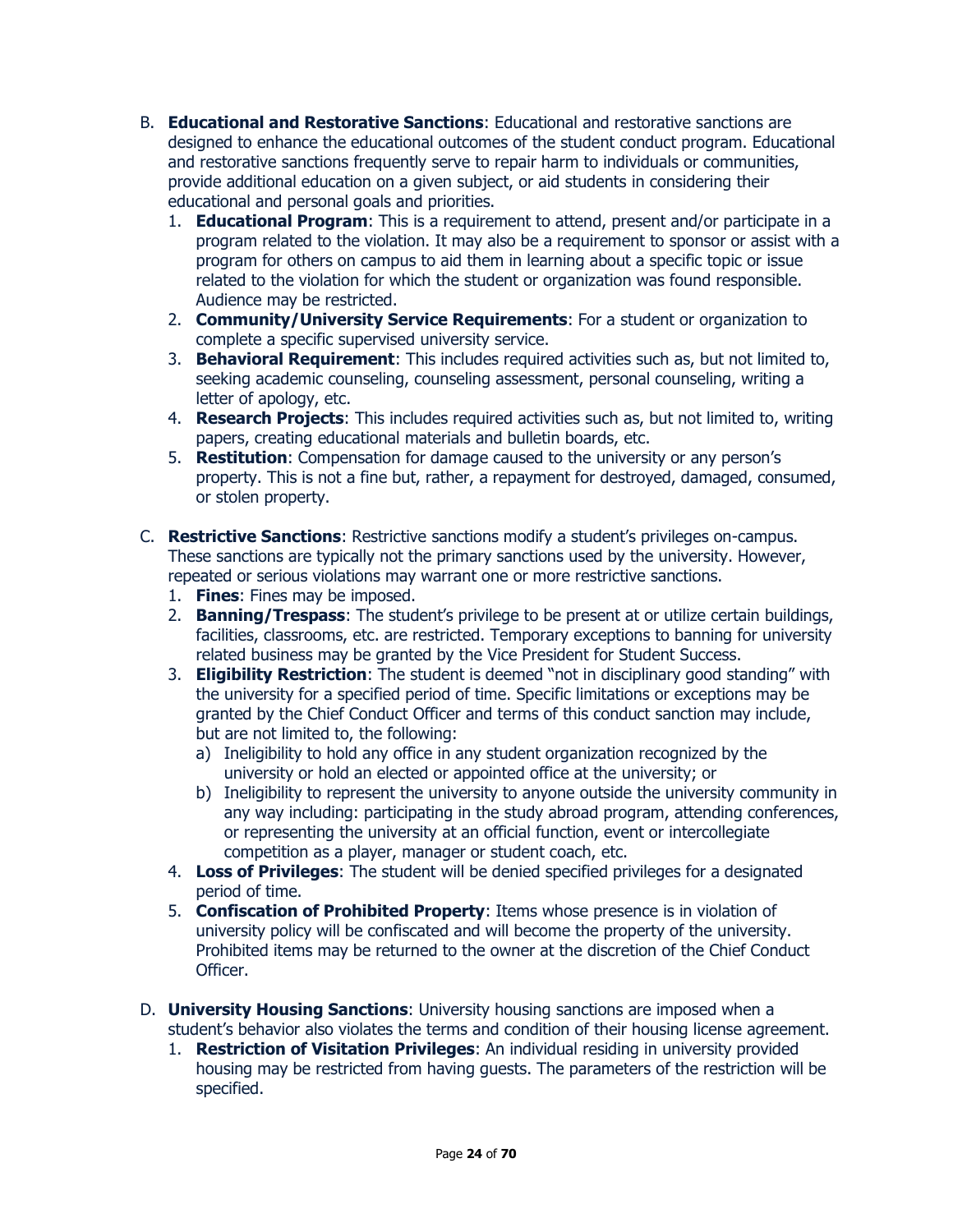- 2. **University Housing Reassignment**: The student is reassigned to another university provided housing facility. Residence Life personnel will decide on the reassignment details.
- 3. **University Housing Suspension**: The student is removed from university provided housing for a specified period of time after which the student is eligible to return. During this time the student's privilege to live in, or visit, any university provided housing structure is revoked. Conditions for re-entry to university provided housing may be specified. Under this sanction, a student is required to vacate university provided housing within 24 hours of notification of the action, though this deadline may be extended upon application to, and at the discretion of, the Director of Residence Life and Security. The parents, guardians, or financial sponsors of students who are dependents as defined by FERPA will be notified of this status. This sanction may be enforced with a trespass action if deemed necessary.
- 4. **University Housing Expulsion**: The student's privilege to live in, or visit, any university provided housing structure is revoked indefinitely. Under this sanction, a student is required to vacate university provided housing within 24 hours of notification of the action, though this deadline may be extended upon application to, and at the discretion of, the Director of Residence Life and Security. The parents, guardians, or financial sponsors of students who are dependents as defined by FERPA will be notified of this status. This sanction may be enforced with a trespass action if deemed necessary.
- E. **Other Sanctions:** Additional or alternate sanctions may be created and designed as deemed appropriate to the offense with the approval of the Chief Conduct Officer.
- F. The following sanctions may be imposed upon groups or organizations found to have violated the Community Conduct Code:
	- 1. One or more of the sanctions listed above in the educational and restorative sanctions, restrictive, and other sanctions sections; and/or
	- 2. Deactivation, de-recognition, loss of all privileges (including university registration), organizational probation for a specified period of time and upon fulfillment of certain conditions.

### **IV. Failure to Follow Through on Conduct Sanctions**

All students, as members of the university community, are expected to comply with conduct sanctions within the time frame specified by the hearing officer. Failure to follow through on conduct sanctions by the date specified, whether by refusal, neglect or any other reason, may result in a conduct hold being placed on a student's account or result in suspension from the university and, in such situations, resident students will be required to vacate university provided housing within 24 hours of notification by the Chief Conduct Officer. A suspension will only be lifted when compliance with conduct sanctions is satisfactorily achieved. This determination will be made by the Chief Conduct Officer.

# **PART 8: DISCIPLINARY RECORDS AND RIGHTS TO KNOW**

Documents that are created and maintained as part of the conduct process are subject to the protections of the Family Education Rights and Privacy Act, 20 U.S.C. § 1232g. Conduct records are maintained by Office of Residence Life in accordance with the university records retention policy.

Private conduct records are maintained by the university for seven (7) years after the graduation or withdrawal of the student. Other than university suspension and expulsion, conduct sanctions will not be made a part of the student's permanent conduct record, but will become a part of the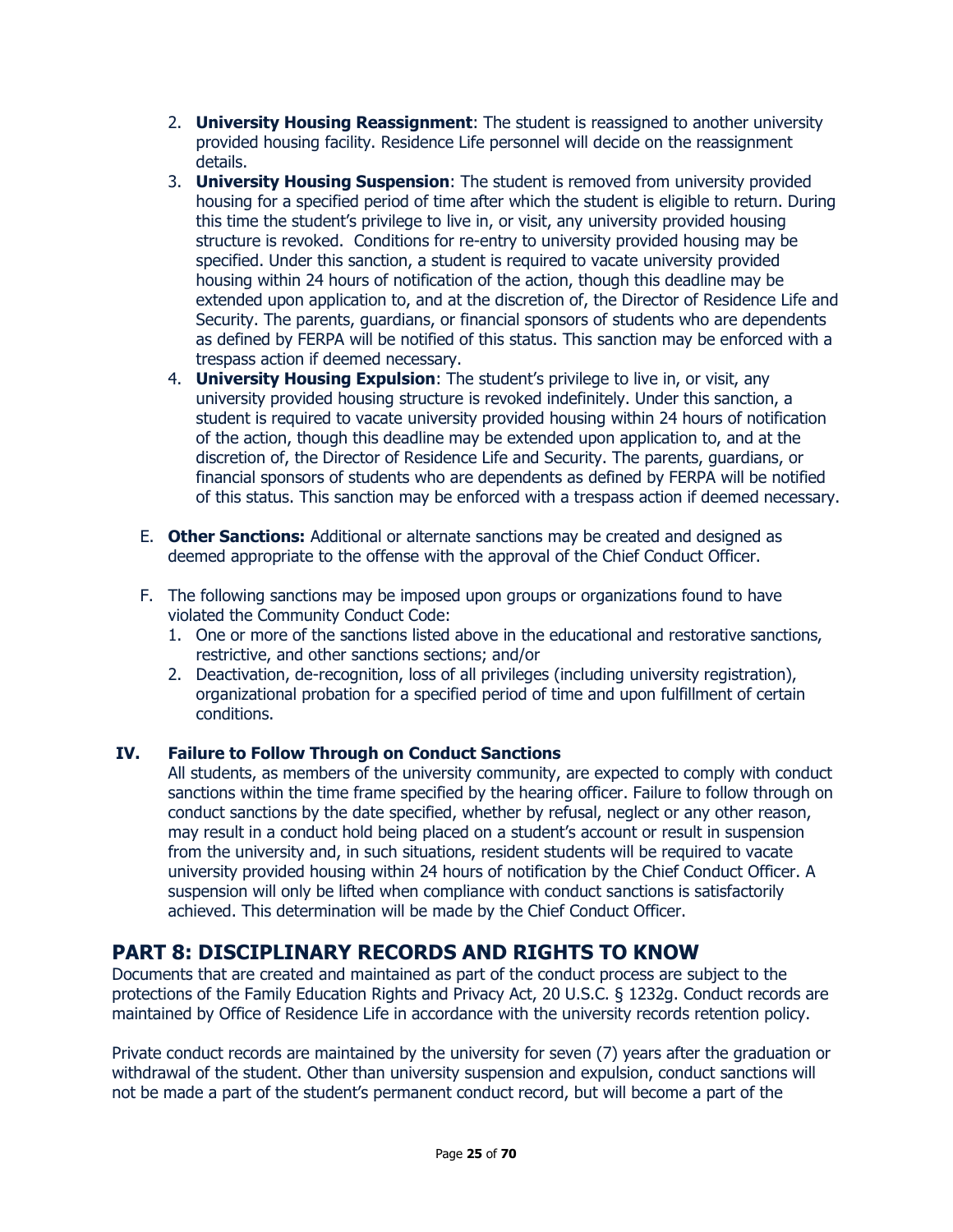student's private conduct record. During this time, students may visually inspect the record by contacting the Chief Conduct Officer who will arrange an opportunity for the student to inspect the record. For the complete Records and Right to Know Policy please see the Records and Right To Know section of the Student Handbook.

### **PART 9: STUDENT RIGHT TO KNOW AND CAMPUS SECURITY ACT OF 1990**

The Student Right to Know and Campus Security Act of 1990 is a federal mandate which requires all current students and employees be provided with information on policies and procedures involving campus security, the reporting of criminal action or other emergencies, and the enforcement authority of security personnel. This information must also include descriptions of programs for students and employees about campus security and crime prevention, as well as statistics on the occurrence of specific crimes. The full report is posted on the university website each October. Hardcopies are available on request.

# **PART 10: COMMUNITY CONDUCT CODE**

#### **I. Definitions**

- a. The term "the university" refers to Mount Marty University.
- b. The term "student" includes all persons who have accepted admission to, enrolled at, are taking courses at, and/or have a continuing relationship with the university, including those who attend full- or part-time at the undergraduate or non-matriculated level.
- c. The term "faculty member" refers to any person employed by the university to conduct instructional activities.
- d. The term "University official" includes any person employed by the university who is designated as an official or who holds administrative or professional supervisory responsibilities.
- e. The term "member of the university community" refers to any person employed by, volunteering for, or attending the university as a student, faculty member, administrator, staff member, intern, or volunteer.
- f. The term "university property" includes all land, buildings, facilities, and other property in the possession of, owned or controlled, whether leased or rented, by the university.
- g. The term "organization" refers to any number of persons who have complied with the formal requirements for university registration, or who are members of university sponsored-groups.
- h. The term "Hearing Officer" refers to any person authorized by the Chief Conduct Officer or the Vice President for Student Success to determine whether a student has violated the Community Conduct Code and to impose sanctions.
- i. The term "Chief Conduct Officer" refers to the VP for Student Success designee, who represents the university by managing the daily operations of the student conduct system and impose sanctions upon students found in violation of the Community Conduct Code.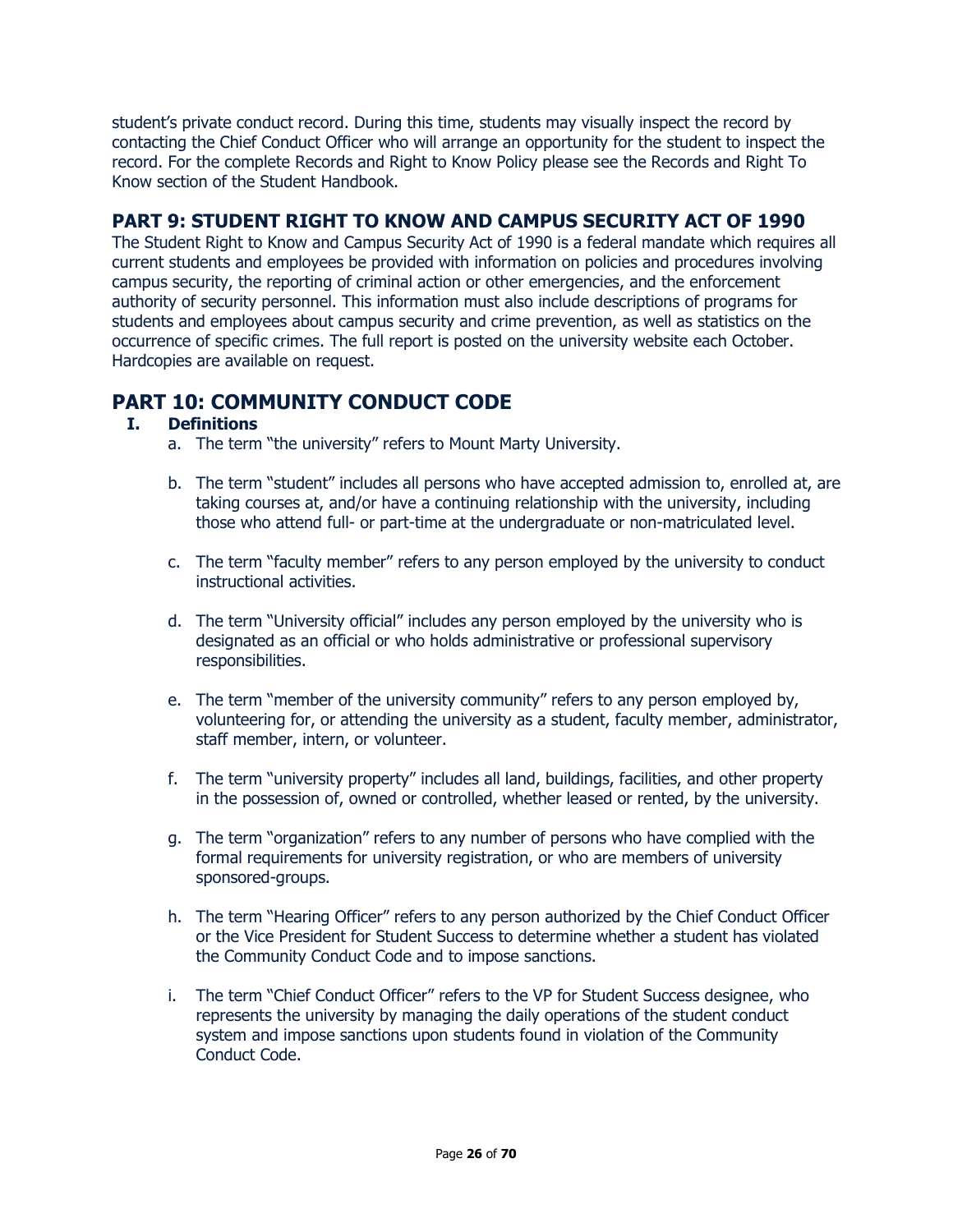- j. The term "Complainant" refers to any member of the university community, visitors, or guests who file a complaint against any student for misconduct by contacting the Department of Student Life, the Office of Residence Life.
- k. The term "illegal drug" is defined as a substance defined and regulated under the provisions of the Federal Controlled Substances Act, and includes but is not limited to: CNS depressants, CNS stimulants, hallucinogens, or other illegal drugs such as PCP, cocaine or crack.
- l. The term "use of drug" includes: the misuse of prescription or over-the-counter medication; the possession of drug paraphernalia; and/or the use, possession, manufacture, sale or distribution of any one or more illegal drugs (including cannabis used or possessed for medical purposes).
- m. The term "will" is used in the imperative sense.
- n. The term "may" is used in the permissive sense.
- o. The term "policy" is defined as the written rules of the university found in, but not limited to the Community Conduct Code, Student Handbook, and Academic Catalog.
- p. The term "day" refers to a regular business day when university offices are open.
- q. The term "position of trust" refers to student job or leadership position in which a student has been entrusted with special responsibilities or information within an office, community, team, or organization.
- r. The term "Good Conduct Standing" refers to the status in which a student is fully eligible to participate in university activities and privileges.

#### **II. Core Values and Behavioral Expectation Policy**

The university considers the behavior described in the following sections as inappropriate for the Mount Marty University community and in opposition to its core values. These expectations and rules apply to all students. Further additional behavioral expectations may be applied to a student based upon the professional ethics and guidelines of their field of study. The university encourages community members to report to university officials all incidents that involve the following actions.

Provided below are examples of violations for each of the Core Values. These example violations are in themselves policies and/or standalone policies.

- A. *Excellence in Integrity*: MMU students exemplify honesty, honor and a respect for the truth in all of their dealings. Behavior that violates this value includes, but is not limited to:
	- 1. Acts of academic dishonesty as outlined in the Academic Catalog;
	- 2. Knowingly furnishing false, falsified, or forged information to any member of the university community such as falsification or misuse of documents, accounts, records, identification or financial instruments;
	- 3. Unauthorized possession, duplication or use of means of access to any university building (i.e. keys, cards, etc.);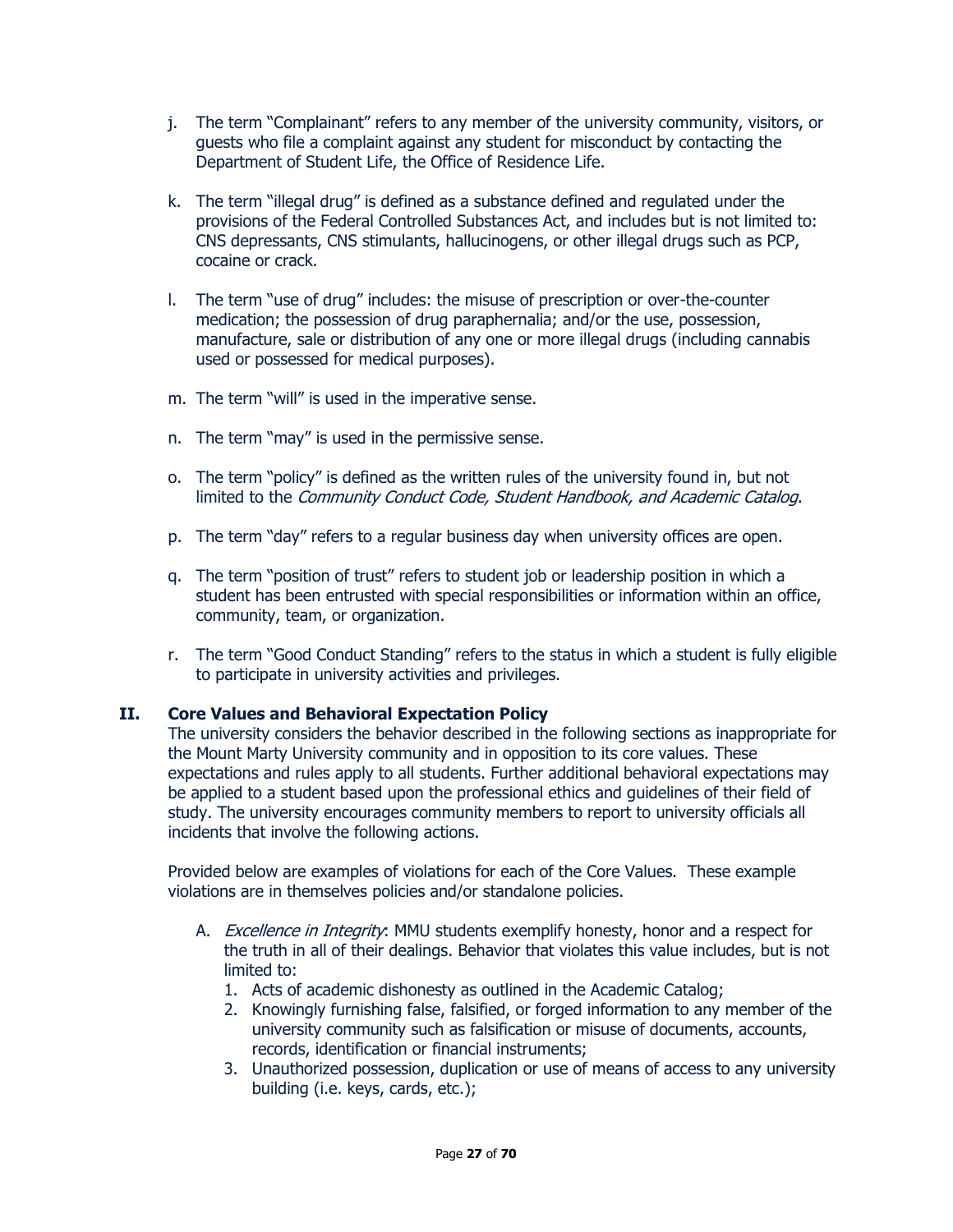- 4. Action or inaction by someone in collusion with another or others to violate these rules;
- 5. Violations of positions of trust within the community;
- 6. Tampering with the election of any university-recognized student organization;
- 7. Misuse or unauthorized use of university or organizational names and images.
- 8. Violating the university Copyright Policy;
- 9. Taking possession of property that is known to be or reasonably should have been known to be stolen;
- 10. Intentional and unauthorized taking of university property or the personal property of a member of the university community;
- 11. Violating the university IT Policy;
- B. Commitment to Community: Mount Marty students honor and value their community. Behavior that violates this value includes, but is not limited to:
	- 1. Misuse of access privileges to university premises or unauthorized entry to or use of buildings, including trespassing; only the university may grant access; students may not grant or transfer access rights to another individual;
	- 2. Remaining in or near a university building while behaving in a manner inconsistent with the intended purpose of that location, such as loitering, sleeping for excessive periods of time, hanging out of or climbing from/on/in windows, balconies, roofs, etc;
	- 3. Intentional and unauthorized destruction of, defacement of, or damage to, university property or to the personal property of a member of the university community;
	- 4. Violation of the Solicitation Policy;
	- 5. Violation of the Campus Security policies;
	- 6. Violation of any policy that is outlined in Student Handbook;
	- 7. Violation of any policy that is outline in the Academic Catalog;
	- 8. Gambling prohibited by law;
	- 9. Possession, use, or distribution of explosives (including fireworks and ammunition), guns (including air, BB, paintball, and pellet guns), or other weapons or objects that could be construed as weapons such as arrows, axes, machetes, nunchucks, throwing stars, or knives (with the exception of some kitchen knives in the university suites and university dining hall) with a blade of longer than four (4) inches;
	- 10. Storing any item that falls within the category of a weapon in a vehicle parked on university property;
	- 11. Use of alarmed doors for entry into or exit from a Mount Marty University building. Activating an alarmed door may result in a \$75 fine;
	- 12. Violation of the University Alcohol Policy;
	- 13. Violation of the University Drug Policy;
	- 14. Assisting in, inciting, or condoning the violation of university policies or local, state or federal laws;
	- 15. Violation of local, state or federal laws (other than minor traffic violations);
	- 16. Intentional failure of any organized group to exercise preventative measures relative to violations of the Community Conduct Code by its members;
	- 17. Knowingly condoning or remaining in the presence of a violation of these rules without:
		- a. Leaving the area where the violation was occurring; or
		- b. Intervening or confronting the violation in an effort to stop it; or
		- c. Contacting the appropriate staff members to address the violation.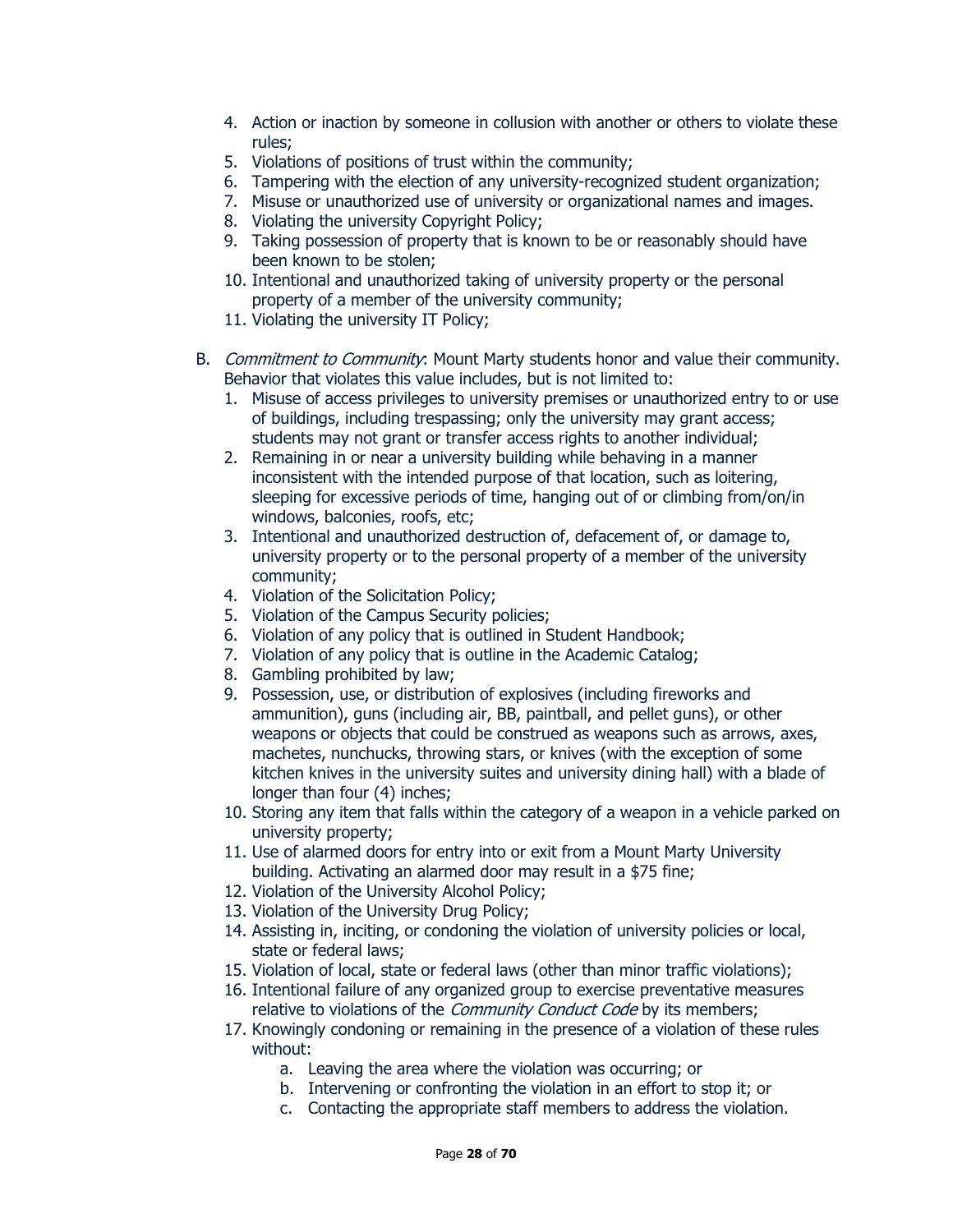- 18. Violation of other published university policies or rules; or
- 19. Intentionally or recklessly causing a fire which damages university or personal property or which caused injury to any member of the community.
- 20. Failing to report a lost Mount Marty University key or identification card; or
- 21. Violation of local, state, federal or campus fire policies including, but not limited to:
	- a. Failure to evacuate a university-controlled building during a fire alarm;
	- b. Improper use of university fire safety equipment; or
	- c. Tampering with or improperly engaging a fire alarm or fire detection/control equipment while on university property. Such action may result in a \$1,000 fine in addition to university sanctions;
- C. Respect for Others: Mount Marty students show positive regard for each other, for property and for the community. Behavior that violates this value includes, but is not limited to:
	- 1. Threatening, or causing, physical harm, written or verbal abuse or other conduct that threatens or endangers the health or safety of any person;
	- 2. Intimidation, defined as implied threats or acts that cause an unreasonable fear of harm in another;
	- 3. Violation of the university's abusive affiliation policy (as set forth below);
	- 4. Violence between those in an intimate relationship with one another;
	- 5. Stalking, defined as repetitive and/or menacing pursuit (physical or electronic), following harassment and/or interference with the MMU and/or safety of a member of the community or any of the immediate family of a member of the community;
	- 6. Sexual misconduct including sexual harassment, non-consensual sexual contact, non-consensual sexual intercourse, or sexual exploitation;
	- 7. Violation of the university's Title IX policy;
	- 8. Inappropriate conduct which is disorderly, disruptive, obscene or indecent while on campus or at functions sponsored, or participated in, by the university;
	- 9. Conduct Unbecoming while on-campus, off-campus, or at functions sponsored, or participated in, by the university including, but not limited to:
		- a. Any action that constitutes criminal offense as defined by federal or state law. This includes, but is not limited to, single or repeat violations of any local, state or federal law;
		- b. Any situation where it appears that the student may present a danger or threat to the health or safety of him/herself or others;
		- c. Any situation that significantly impinges upon the rights, property, or achievements of self or others; and/or
		- d. Any situation that is detrimental to the educational interests of the university.
	- 10. Failure to comply with the directives of university officials or law enforcement officers during the performance of their duties and/or failure to identify oneself to these persons when requested to do so;
	- 11. Smoking (including vaping or the use of e-Cigarettes) in any university building or in any undesignated area on university property; or any other violation of the smoking policy as outlined in the student handbook; or
	- 12. Using a bathroom designated for a person of the opposite gender.
	- 13. Discrimination, defined as any distinction, preference, advantage for or detriment to an individual compared to others that is based upon an individual's actual or perceived sex, gender, race, color, age, creed, national or ethnic origin, physical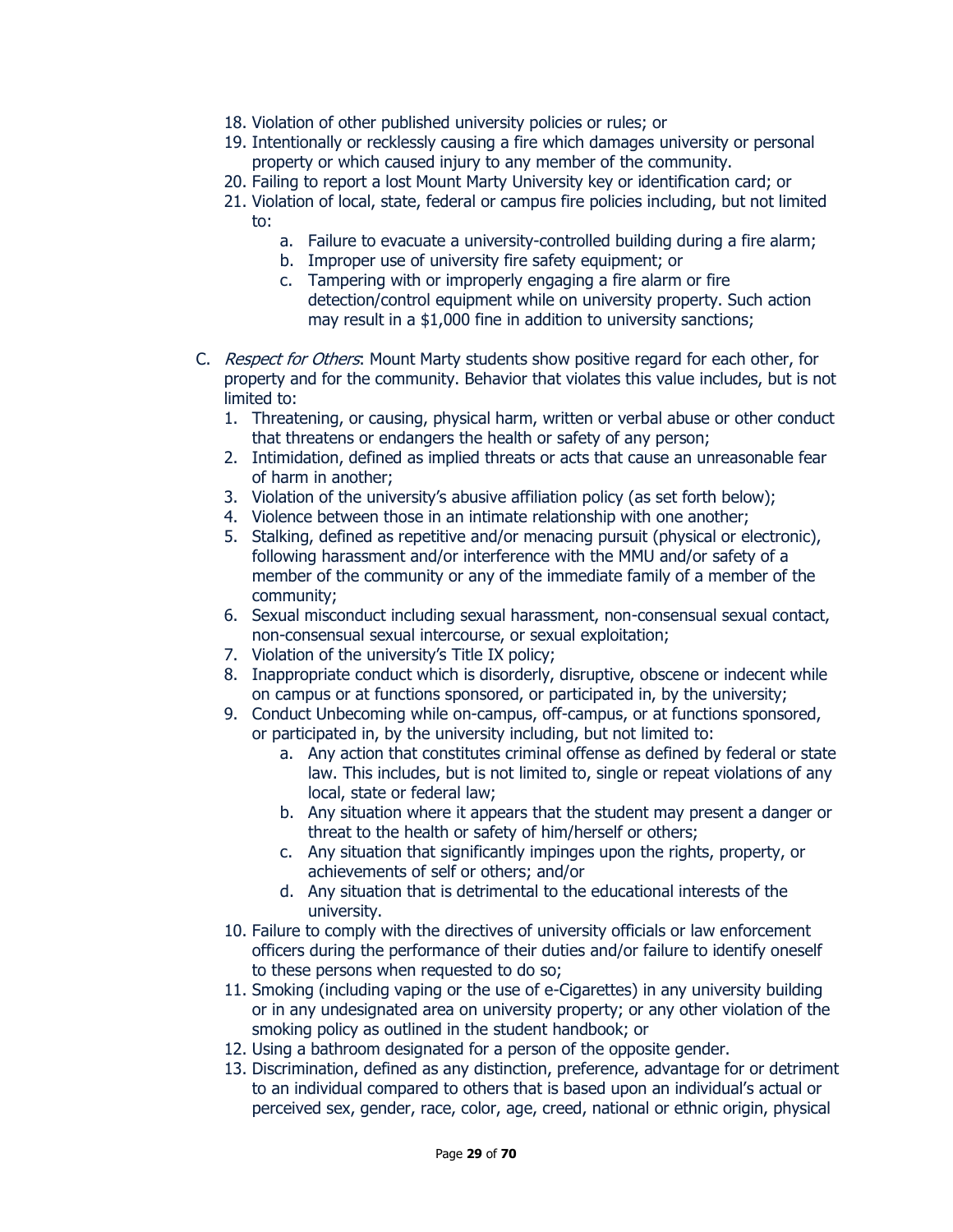or mental disability, veteran status, pregnancy status, religion, gender identity, or sexual orientation that is sufficiently serious that it interferes with or limits a student's ability to participate in or benefit from the university's educational program or activities;

- 14. Discriminatory Harassment, defined as detrimental action based on an individual's actual or perceived gender, race, color, age, creed, national or ethnic origin, physical or mental disability, veteran status, pregnancy status, religion, gender identity, sexual orientation or other protected status that is unwelcome and unreasonably interferes with or limits a student's ability to participate in or benefit from the university's educational program or activities;
- 15. Retaliatory Harassment, defined as any intentional, adverse action taken by an accused individual or allied third party, absent from legitimate nondiscriminatory purposes, that harms an individual as reprisal for filing or participating in a civil rights grievance proceeding;
- 16. Bullying, or cyber bullying, defined as repeated and/or severe aggressive behavior likely to intimidate or intentionally hurt, control or diminish another person, physically or mentally that includes, but is not limited to: creating web pages with a negative focus; posting insults or lewd photos/videos/audio recordings on social networking sites; or spreading rumors with malicious intent;
- 17. Disruption of university operations including obstruction of teaching, research, administration, other university activities, or other authorized non-university activities which occur on campus;
- 18. Obstruction of freedom of movement by community members or visitors;
- 19. Abuse or interference of, or failure to comply in, university processes including conduct; or
- 20. Abuse of the campus conduct system including, but not limited to:
	- a. Failure to appropriately respond to a letter of notice, or summons letter;
	- b. Failure to attend meetings scheduled for conduct code administration purposes;
	- c. Falsification, distortion, or misrepresentation of information;
	- d. Failure to provide, destroying, or hiding information during an investigation of an alleged policy violation;
	- e. Attempting to discourage an individual's proper participation in, or use of, the campus conduct system;
	- f. Harassment (verbal or physical) and/or intimidation of a member of a campus conduct body prior to, during, and/or following a campus conduct proceeding;
	- g. Failure to comply with the sanction(s) imposed by the campus conduct system; or
	- h. Influencing, or attempting to influence, another person to commit an abuse of the campus conduct system.
- D. Residence Halls: Students and their guests are subject to the following residence hall policies as published in the Student Handbook:
	- 1. Violation of University Guest Policy;
	- 2. Violation of University Visitation Policy;
	- 3. Violation of University Escort Guest/Visitor Policy;
	- 4. Violation of Excessive Guest/Visitor Policy;
	- 5. Violation of Cohabitation Policy;
	- 6. Violation of Excessive Noise Policy;
	- 7. Violation of Quiet Hours;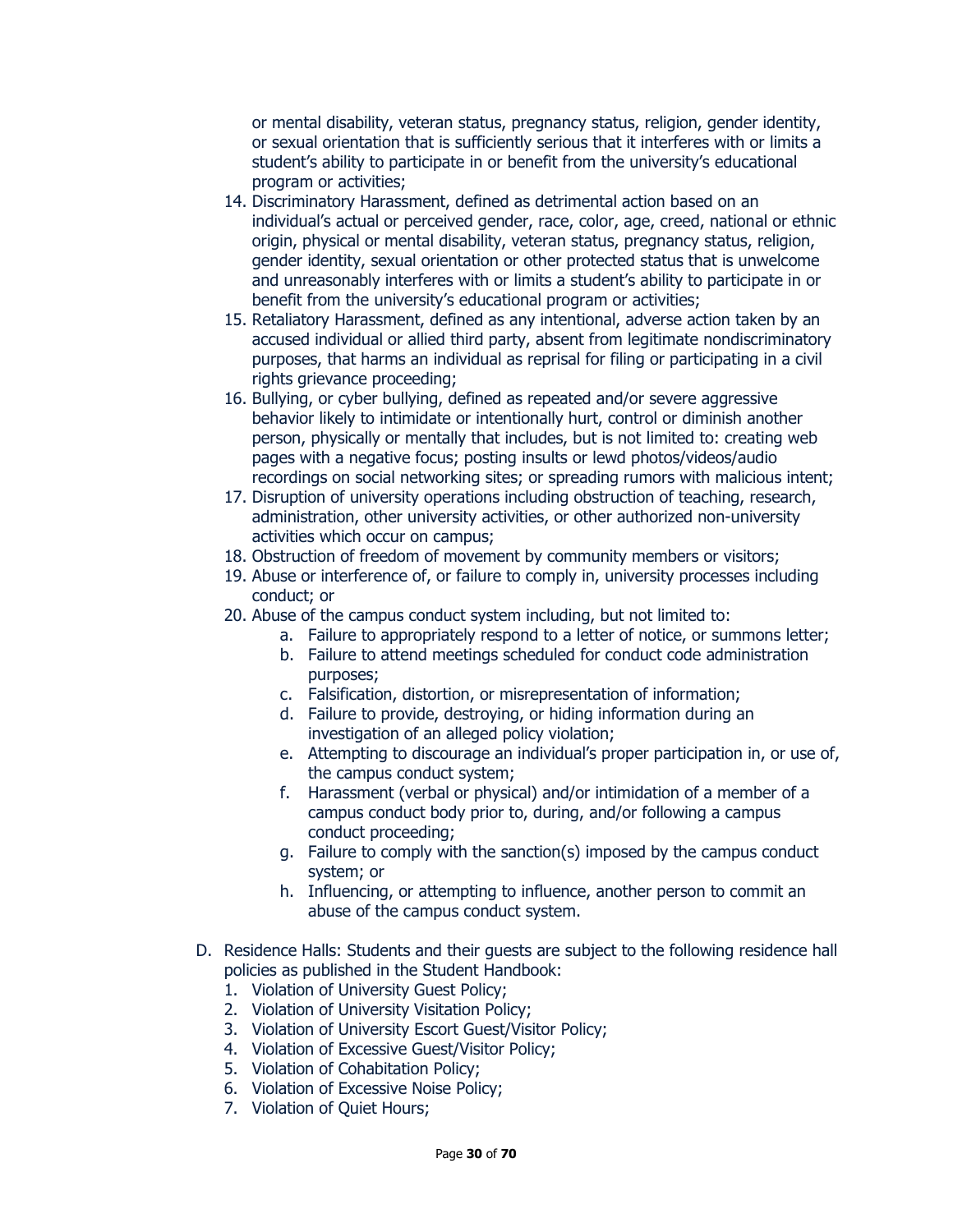- 8. Violation of Check-Out Procedures;
- 9. Violation of the Inter-visitation Policy
- 10. Violation of the Lounge Policy
- 11. Violation of Room Consolidation Procedures;
- 12. Placement of sound equipment or speakers in residence hall windows;
- 13. Violation of Sports in the Hallway Policy;
- 14. Possession of a Prohibited Item;
- 15. Possession or use of non-approved appliances,
- 16. Possession or use items determined to be a fire hazard;
- 17. Possession or use of an open-flame source or flammable liquid in the residence halls including, but not limited to, oil lamps, candles, incense, gasoline and lighter fluid;
- 18. Removal, Possession, and/or Improper use of furniture and/or other furnishings provided by the university;
- 19. Violation of Decorating and/or Sign Policy;
- 20. Covering more than one-third of the wall or door space of a residence hall room;
- 21. Engaging in acts of Vandalism & Property Damage;
- 22. Failing to place trash and/or recycling in designated containers;
- 23. Using a residence hall room for business purposes;
- 24. Engaging in unauthorized room switch;
- 25. Improper use and/or removal of university furniture including lounge and residence hall room furniture;
- 26. Possession of a pet;
- 27. Violations of Mount Marty University Housing License Agreement.
- 28. Violation of any Residence Life and Housing policies outlined in the Student Handbook.

# **PART 11: ALCOHOL AND DRUG POLICY**

To comply with the Drug Free Schools and Communities Act of 1989 and subsequent amendments, MMU prohibits the unauthorized manufacture, sale, possession, use or consumption of alcohol, marijuana (including cannabis used or possessed for medical purposes), or controlled substances by students, faculty, staff, or other visitors while on MMU's property or as part of any MMU-sponsored activity. In addition to the *Community Conduct Code*, students and employees are also subject to all applicable legal sanctions under local, state and federal law for any offenses involving the unauthorized manufacture, sale, possession, use, or consumption of alcohol, marijuana (including cannabis used or possessed for medical purposes), or controlled substances on university property or at university-sponsored activities.

Illegal drug use is harmful and detrimental to the educational objectives of MMU. The illegal use or abuse alcohol, marijuana (including cannabis used or possessed for medical purposes), or other controlled substances by students and employees could result in cognitive deficits, loss of productivity and other health risks. These risks include an increased incidence of accidents which may result in death or permanent injury. Referral resources may include assessment, individual counseling, educational programs, materials, and referral and case management through community agencies. Students exhibiting signs of excessive alcohol consumption will, at a Mount Marty University agent's discretion, be transported via Emergency Medical Services (EMS), and at the student's expense, for medical attention. Refusal to cooperate with EMS personnel may result in arrest for emergency detention in order to ensure the student's health and safety.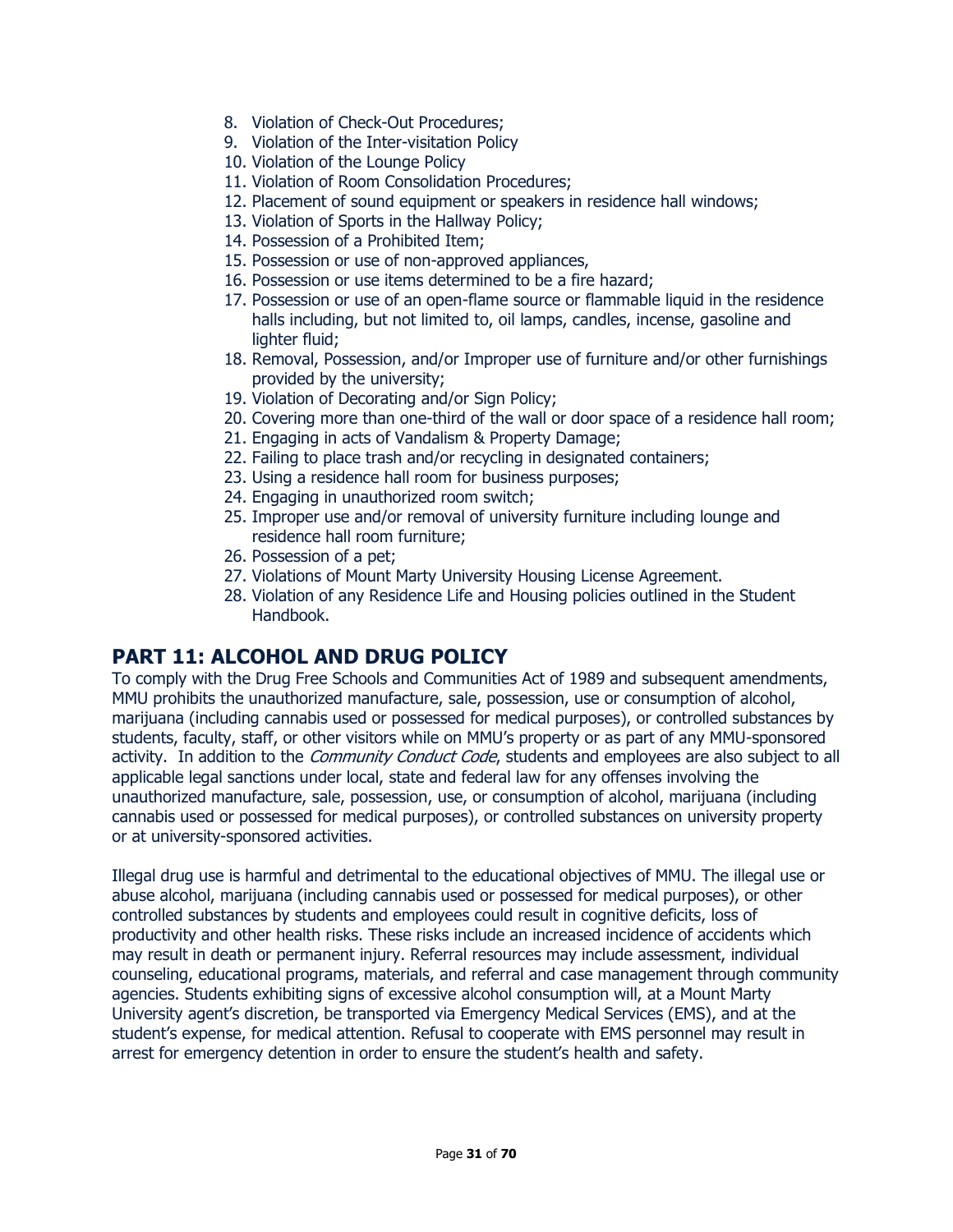#### **I. Policy on Parental Notification**

MMU is concerned about students who improperly use alcohol and other drugs and the effects such use may have on their health, academic success, interpersonal relationships and, ultimately, their future. Mount Marty University reserves the right to notify the parents/guardians of dependent students regarding any conduct situation, particularly Level II Conduct Probation, loss of housing, suspension, and expulsion. Mount Marty University also reserves the right to designate which university employees have a legitimate need to know about individual conduct complaints pursuant to the Family Educational Rights and Privacy Act (FERPA) and will share information accordingly.

#### **II. Alcohol Policy**

The following sections describe MMU's policy regarding the sale, service, distribution, and consumption of alcoholic beverages on university property or at university-sponsored events in accordance with federal, state and local laws. Refer to the Student Handbook for a full copy of the Mount Marty University Alcohol Policy.

#### **A. Basic Guidelines**

Mount Marty University is alcohol free. Possession and/or consumption of alcohol is in violation with the MMU Alcohol Policy.

The following is a list of MMU alcohol policy violations:

- 1. Possession or consumption of alcohol by a person.
- 2. Possession of empty alcohol containers by a person under the age of 21;
- 3. Being present in an area where alcohol is prohibited while alcohol is present;
- 4. Furnishing, selling, or providing (including access to) alcohol to a person under the age of 21;
- 5. Hosting a party where persons exceeds guest limits and/or excessive alcohol is present and persons under the age of 21 are consuming or have consumed alcohol;
- 6. Driving Under the Influence/Driving While Intoxicated: Mount Marty University is concerned about students who violate state and local laws regarding consumption of alcohol and the operation of motor vehicles. In accordance with state law, the university abides by the legal definition of intoxicated as "not having the normal use of mental or physical faculties by reason of introduction of alcohol, a controlled substance, a drug, a dangerous drug, a combination of two or more of those substances, or any other substance into the body" or 0.08 Breath or Blood Alcohol Concentration. In addition, students under the legal minimum drinking age of 21 years who are found to have any detectable amount of alcohol in their systems will be considered driving under the influence of alcohol and subject to penalties under that offense.
- 7. Possessing, using, or serving from a common source: common sources include punch bowls, kegs, party balls, or equivalent;
- 8. Possessing excessive quantities of alcohol: Egregious amounts of alcohol present will impact the severity of sanctions considered in a violation.
- 9. Being intoxicated or showing physical or mental impairment following or resulting from alcohol use regardless of age: a person is showing physical or mental impairment if the person is unable to coherently and respectfully answer questions, comply with the instructions of a university official, or is unable to walk unassisted;
- 10. Participating in or being present during a drinking game or simulated drinking game regardless of age; and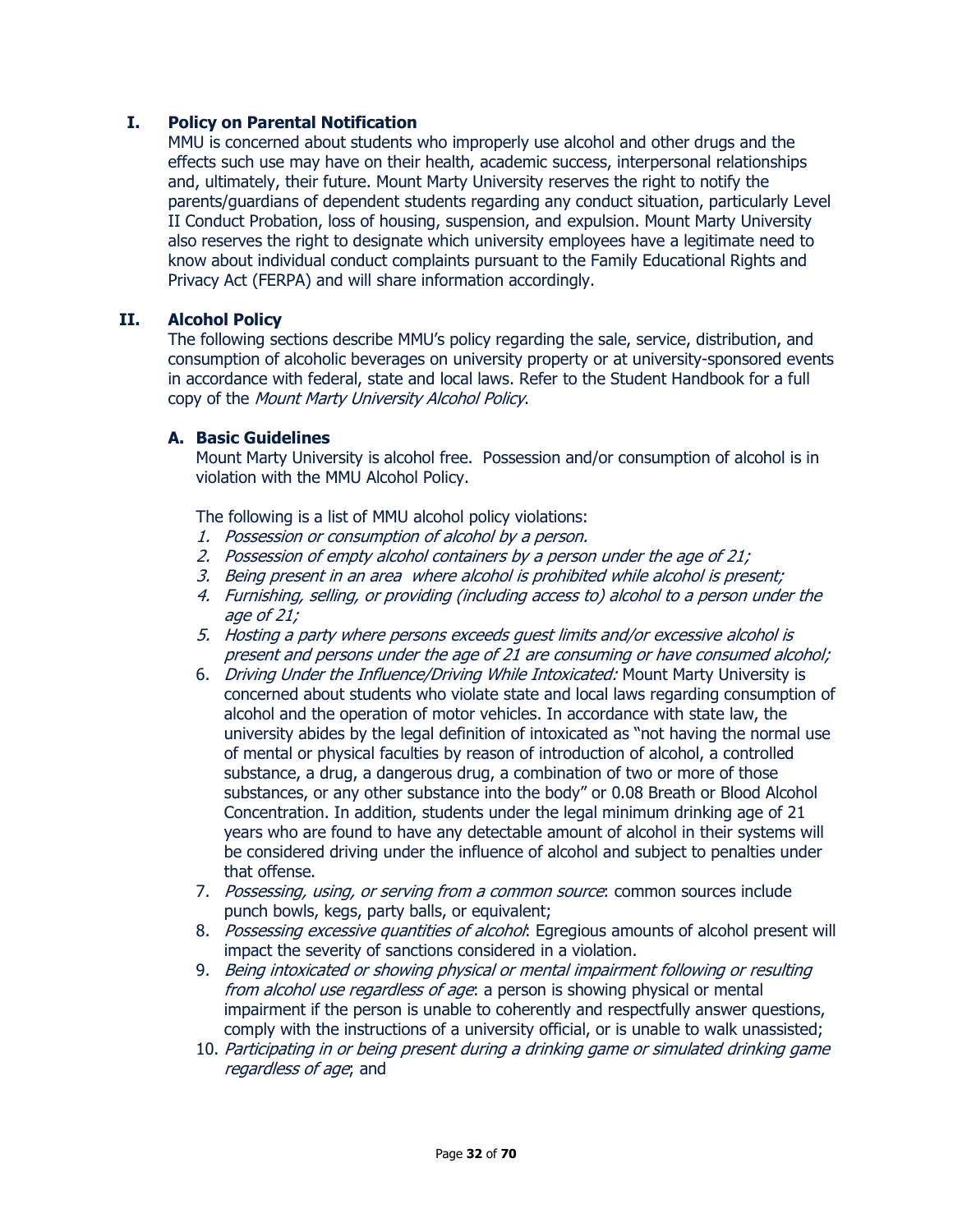11. Possession of alcohol including empty containers, regardless of the student's age, in any location other than a residence hall room, residence hall apartment, or university sponsored event where alcohol is specifically permitted.

### **B. Sanctioning**

Hearing officers have been trained to carefully weigh a variety factors when determining sanctioning. Below are three lists of violation categories and common sanctions for each offense. The list below is a suggestion; each hearing officer must consider a variety of aggravating and mitigating factors. Potential aggravating factors include but are not limited to: hosting a party where persons under 21 are consuming alcohol; failing to cooperate with the instructions of a university official or law enforcement officer; disorderly conduct; being verbally abusive toward staff or students; quantity of alcohol; potential for injury to self or others; and past conduct history. Potential mitigating factors include but are not limited to: compliance with the instructions of staff; admitting responsibility during the hearing or the documentation of the incident; conducting oneself in an appropriate manner; student is able to articulate personal responsibility; student creates and follows a treatment plan prior to hearing; and assisting the staff addressing the incident.

Minor Violations of the Alcohol Policy including but not limited to: being present while alcohol is being consumed; possession of an empty alcohol container; and consumption/possession by a person under the age of 21.

- 1. First Offense—Possible sanctions include, but are not limited to:
	- a) Warning Level I Conduct Probation;
	- b) Participation in an alcohol education class.
	- c) Fine of \$50 for students 21 or older or \$75 for minors.
		- Other sanctions as determined by Chief Conduct Officer (or designee).
	- d)
- 2. Second Offense— Possible sanctions include, but are not limited to:
	- a) Level I Conduct Probation Level II Conduct Probation
	- b) Authorship of a research/reflection essay; and/or
	- c) Other sanctions as determined by Chief Conduct Officer.
	- d) Fine of \$100 for students 21 or older or \$150 for minors.
- 3. Third and Subsequent Offenses—Possible sanctions include, but are not limited to: a) Level II Conduct Probation.
	- b) Mandated substance abuse assessment by an approved agency and required compliance with the assessing counselor's evaluation;
	- c) Authorship of a research/reflection essay;
	- d) Notification of parents/guardians of dependent students as defined by FERPA;
	- e) Subsequent offenses will result in loss of housing, suspension, or expulsion from the university; and/or
	- f) Other sanctions as determined by the Chief Conduct Officer.

Serious violations of the university alcohol policy, including but not limited to: hosting a party where persons under the age of 21 are consuming or have consumed alcohol; non-compliance with or disrespect toward staff while also violating a policy that would be categorized as a minor violation of the alcohol policy; consuming alcohol in a space other than designated areas; and furnishing selling, or providing alcohol to a person under the age of 21.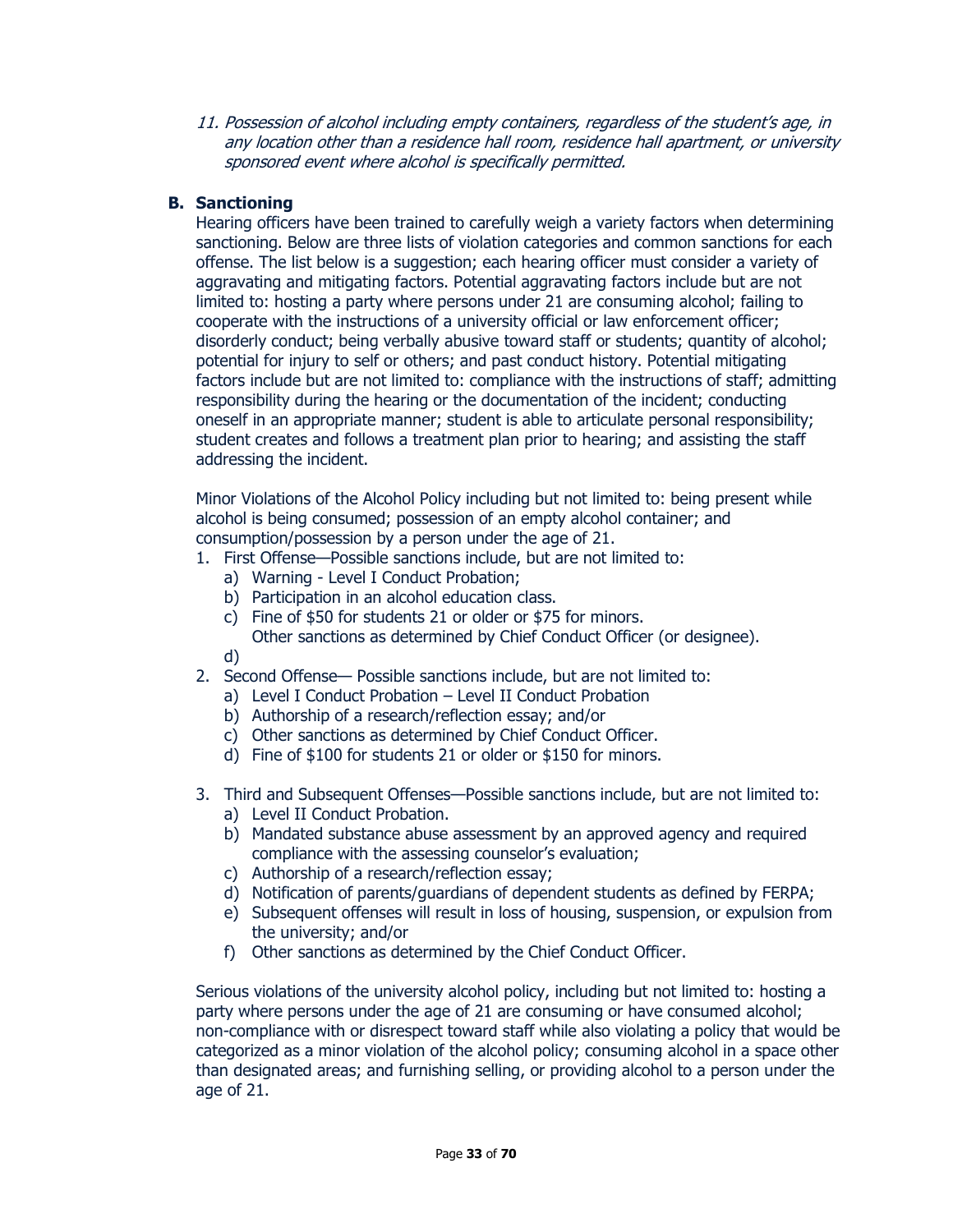- 1. First Offense—Possible sanctions include, but are not limited to:
	- a) Level I Conduct Probation;
	- b) Participation in an alcohol education activity at the student's expense and as determined by the hearing officer;
	- c) Authorship of a research/reflection essay; and/or
	- d) Other sanctions as determined by the Chief Conduct Officer.
	- e) Fine of \$50 for students 21 or older or \$75 for minors.
- 2. Second and Subsequent Offenses—Possible sanctions include, but are not limited to: a) Level II Conduct Probation
	- b) Authorship of research or reflection paper
	- c) Fine of \$100 for students 21 or older or \$150 for minors.
	- d) Notification of parents/guardians of dependent students as defined by FERPA
	- e) Subsequent offenses will result in loss of housing, suspension, or expulsion from the university and/or
	- f) Other sanctions as determined by the Chief Conduct Officer.

Major violations of the university alcohol policy, including but not limited to: possessing, using, or serving from a common source of alcohol; driving under the influence where there is no injury or other aggravating factors; and consuming alcohol to the point where intervention by staff, police, or EMS is required.

- 1. First Offense—Possible sanctions include, but are not limited to:
	- a) Level II Conduct Probation
	- b) Participation in an alcohol education activity and/or a Minor in Possession course, at the student's expense and as determined by the Chief Conduct Officer (designee);
	- c) Observation of one or more sessions of the County Misdemeanor or Felony Drug Court as determined by the Chief Conduct Officer;
	- d) Community services hours to be performed at a specific location as determined by the Chief Conduct Officer;
	- e) Authorship of a research/reflection essay;
	- f) Fine of \$50 for students 21 or older or \$75 for minors;
	- g) Notification of parents/guardians of dependent students as defined by FERPA ;
	- h) and/or Other sanctions as determined by the Chief Conduct Officer.
- 2. Second and Subsequent Offenses— Possible sanctions include, but are not limited to: a) Suspension or expulsion from the university;
	-
	- b) Fine of \$100 for students 21 or older or \$150 for minors.
	- c) Notification of parents/guardians of dependent students as defined by FERPA; and/or
	- d) Other sanctions as determined by the Chief Conduct Officer.

### **III. Illegal Drug Policy**

The following sections describe the university's policy regarding the sale, manufacture, distribution, possession and use of controlled substances (including cannabis used or possessed for medical purposes) on or off university property or at university-sponsored events in accordance with federal, state and local laws. This policy provides flexibility for the university in addressing drug-related offenses which occur on or off-campus. Moreover, it permits the university to address its fundamental mission of holistic education and the development of human potential. While recognizing that there is a need to address violations related to the use or possession of controlled substances, the university must address the education and well-being of all its students and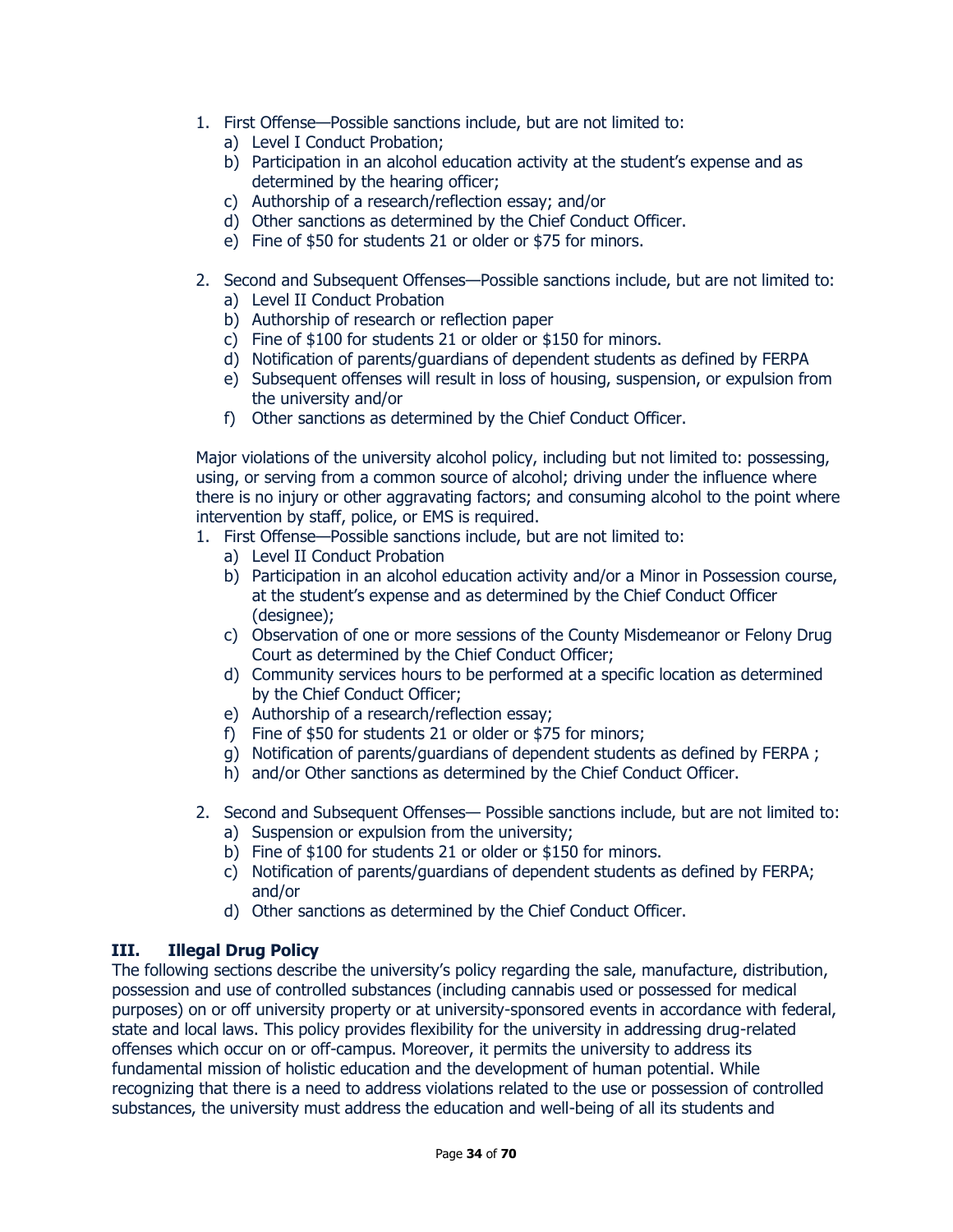employees. In addition to university imposed sanctions, students and employees are subject to all legal sanctions under federal, state and local law for any offenses involving illegal drugs on university property or at university activities.

#### **A. Basic Guidelines**

MMU strictly prohibits the unlawful manufacture, distribution, dispensation, possession, or use of controlled substances (including cannabis used or possessed for medical purposes) by MMU students or employees while on MMU property, at an MMU sponsored activity, or in any workplace controlled by MMU. Students or employees with valid prescriptions for the use of controlled substances are permitted to store or use those controlled substances as needed; however, all medications must remain in the prescription bottle with the student's or employee's identification clearly printed. For purposes of this section, a prescription does not include a written certificate for medical marijuana pursuant to SDCL 34-20G-1(23) or other similar statute in another jurisdiction. Students or employees who use medical cannabis pursuant to a validly issued written certification when not on property controlled by MMU or at an MMU sponsored activity may subsequently report to class, work, or participate in MMU activities as long as such use does not cause impairment or disrupt academic or campus activities. .

The following is a list of Mount Marty University drug policy violations:

- 1. Possession of Drug Paraphernalia, including but not limited to;
	- a. bongs, rolling paper, pipes, bats, grinder, vaporizer, scales, etc.
	- $b.$  any container that a reasonable person would believe is for the use or storage of illegal, synthetic drug, or unlawfully obtained prescription drug;
- 2. Possession of Illegal Drug(s), including but not limited to;
	- a. any form of illegal drug, synthetic drug, or unlawfully obtained prescription drug, including cannabis used or possessed for medical purposes;
- 3. Use of Drug Paraphernalia;
- 4. Use of Illegal Drug(s) (including cannabis used or possessed for medical purposes);
- 5. Being present in an area where drugs or drug paraphernalia are present;
- 6. Furnishing, selling, or providing (including access to) drugs or drug paraphernalia;
- 7. Hosting a party where persons exceeds guest limits and/or drugs are present and/or have been consumed/used;
- 8. Driving Under the Influence/Driving While Intoxicated: Mount Marty University is concerned about students who violate state and local laws regarding drug use and the operation of motor vehicles. In accordance with state law, the university abides by the legal definition of intoxicated as "not having the normal use of mental or physical faculties by reason of introduction of alcohol, a controlled substance, a drug, a dangerous drug, a combination of two or more of those substances, or any other substance into the body."
- 9. Showing physical or mental impairment following or resulting from drug use regardless of location: Impairment may be indicated by, but is not limited to, the following: employee or student self-reports, interactions with co-workers or students, manual dexterity, coordination, alertness, speech, vision acuity, concentration, response to feedback, suicidal or threatening statements, changes in personal hygiene, memory, excessive absenteeism, a pattern of absenteeism, the odor of alcohol or marijuana, or the inability to coherently and respectfully answer questions;
- 10. Intent to or action of distribution, selling, or manufacturing any form of illegal, synthetic drug, or unlawfully obtained prescription drug.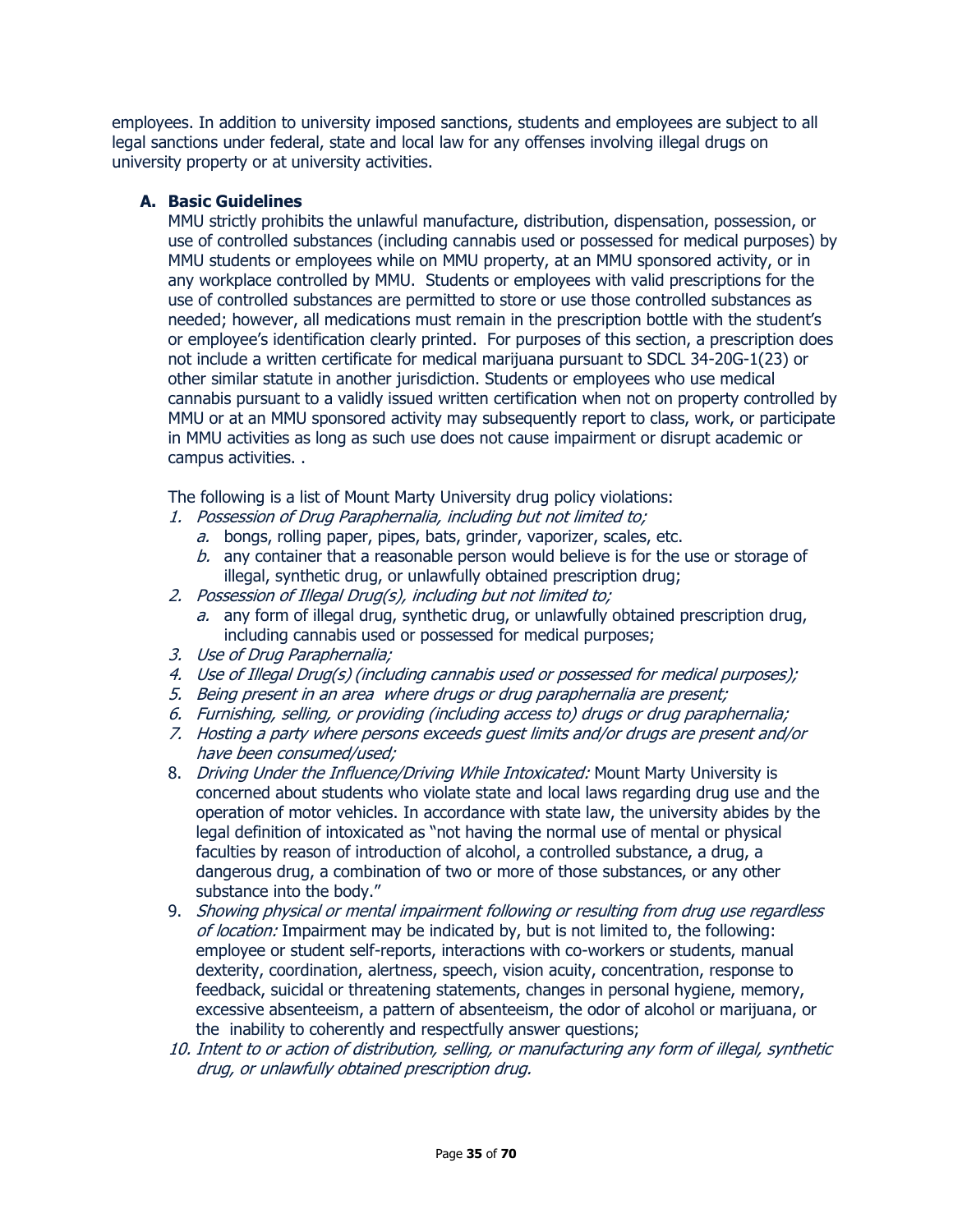#### **B. Safe Harbor**

The university has a Safe Harbor rule for students. The university believes that students who have a drug and/or addiction problem deserve help. If any MMU student brings their own use, addiction or dependency to the attention of university officials outside the threat/use of drug tests or conduct sanctions and seeks assistance, a conduct complaint will not be pursued. A written action plan may be used to track cooperation with the Safe Harbor program by the student. Failure to follow the action plan will nullify the Safe Harbor protection and campus conduct processes will be initiated.

#### **C. Sanctioning**

Hearing officers have been trained to carefully weigh a variety factors when determining sanctioning. Below are two lists of violation categories and common sanctions for each offense. The list below is a suggestion; each hearing officer must consider a variety of aggravating and mitigating factors. Potential aggravating factors include but are not limited to: failing to cooperate with the instructions of a university official or law enforcement officer; disorderly conduct; being verbal abusive toward staff or students; potential for injury to self or others; and past conduct history. Potential mitigating factors include but are not limited to: compliance with the instructions of staff; admitting responsibility during the hearing or the documentation of the incident; conducting oneself in an appropriate manner; student is able to articulate personal responsibility; student creates and follows a treatment plan prior to hearing; and assisting the staff addressing the incident.

Manufacture, Sale or Distribution of Illegal Drugs (including cannabis used or possessed for medical purposes):

- 1. First Offense—Sanctions include, but are not limited to:
	- a) Suspension or expulsion from the university;
	- b) Immediate removal from housing;
	- c) Notification of parents/guardians of dependent students as defined by FERPA;
	- d) Notification of law enforcement authorities; and/or
	- e) Other sanctions as determined by the Chief Conduct Officer (or designee).

For the Possession or Use of Drug Paraphernalia, Synthetic Substances and/or Illegal Drugs: Drug paraphernalia (e.g. bongs), illegal drugs, and synthetic substances (e.g. K2, Spice) whose common purpose is to replicate the effects of illegal substances are prohibited on campus.

- 1. First Offense—Possible sanctions include, but are not limited to:
	- a) Level  $I$  Level II Conduct Probation
	- b) Participation in a drug education activity, at the student's expense and as determined by the Chief Conduct Officer (or designee);
	- c) Observation of one or more sessions the County Misdemeanor or Felony Drug Court as determined by the Chief Conduct Officer (or designee);
	- d) Authorship of a research/reflection essay;
	- e) Fine of \$100;
	- f) Notification of parents/guardians of dependent students as defined by FERPA; and/or
	- g) Other sanctions as determined by the Chief Conduct Officer (or designee).
- 2. Second and Subsequent Offenses—Possible sanctions include, but are not limited to:
	- a) Loss of housing, permanent loss of good conduct standing, suspension or expulsion from the university;
	- b) Fine of \$200;
	- c) Notification of parents/guardians of dependent students as defined by FERPA; and/or
	- d) Other sanctions as determined by the Chief Conduct Officer (or designee).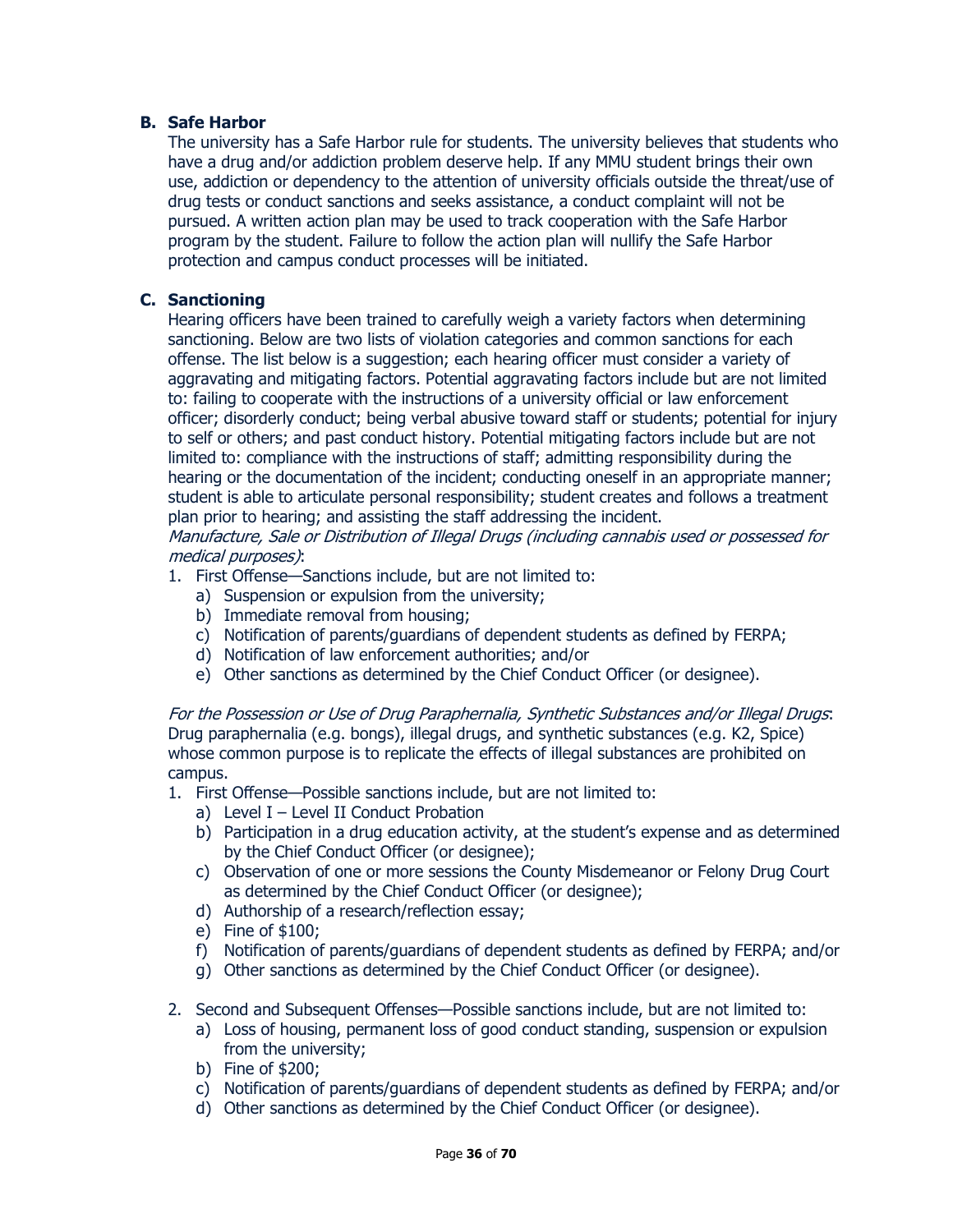# **PART 12: DISCRIMINATION & SEXUAL MISCONDUCT POLICY**

Mount Marty University welcomes students of all faiths and promotes a policy of non-discrimination in all programs and employment with respect to sex, race, age, color, national origin, religious preference, and disabilities.

In accordance with Title IX of the Education Amendments of 1972, Mount Marty University prohibits discrimination on the basis of sex in all academic and extracurricular programs and activities, including intercollegiate athletic activities. Title IX protects all people, regardless of gender or gender identity, from sexual harassment and sexual violence (including sexual misconduct and sexual assault), which are forms of sex discrimination. Title IX also prohibits retaliation against people for making or participating in complaints of sex discrimination.

Mount Marty University is in the process of reviewing its sexual misconduct policies and procedures to ensure compliance with guidance issued by the United States Department of Education Office of Civil Rights (OCR). During this process, the content on the university website supersedes all print documents and will serve as the essential resource for current information about policies, procedures and resources.

# **PART 13: ABUSIVE AFFILIATIONS POLICIES**

Mount Marty University believes that all students are entitled to be treated with considerable respect at all times. The university is unconditionally opposed to any situation created to produce mental or physical discomfort, embarrassment, ridicule, or social ostracism. Thus, all forms of abusive affiliations are prohibited. In addition to being violation of Mount Marty University abusive affiliations policy, hazing is a criminal offense in the State of South Dakota. As such, it carries serious penalties.

In determining whether a specific behavior violates MMU's abusive affiliation policy, consideration will be given to how the behavior relates to the university's mission and purpose. Mount Marty University defines abusive affiliation as any mental, physical or social requirement, request, or obligation placed upon any person that could cause discomfort, pain, fright, disgrace or injury; that is personally degrading or humiliating; that would cause a reasonable person to believe that s/he would experience social ostracism for failing to participate; or that violates any federal, state or local statute or university policy, the willingness of an individual to participate in such activity is notwithstanding. A person is defined as a university student, a pledge, associate member, member, affiliate alumnus, guest of any campus organization, or other individual. Abusive affiliation includes but is not limited to the following activities:

### **I. Physical**

- A. Encouraging or requiring persons to consume excessive amounts of alcohol or other fluids (e.g., encouraging or requiring individuals to use beer bongs, play drinking games, or drink unknown substances, including water);
- B. Requiring that person do or submit to any act that will alter his or her physical appearance in any significant degree for any substantial period of time (e.g., branding; tattooing: using makeup, paint, or markers on a person: or shaving the head or body);
- C. Requiring activities that disrupt a person's normal schedule. A normal schedule includes three reasonably spaced meals per day, the opportunity for sufficient rest at night (at least six full hours), time requires for study outside of scheduled class hours, and reasonable time for personal hygiene;
- D. Requiring a person to engage in physical activity of unusual kind or duration, such as calisthenics; overly difficult work assignments; activities that may be excessive for a person with physical disabilities; activities that require a person to remain in a fixed position for an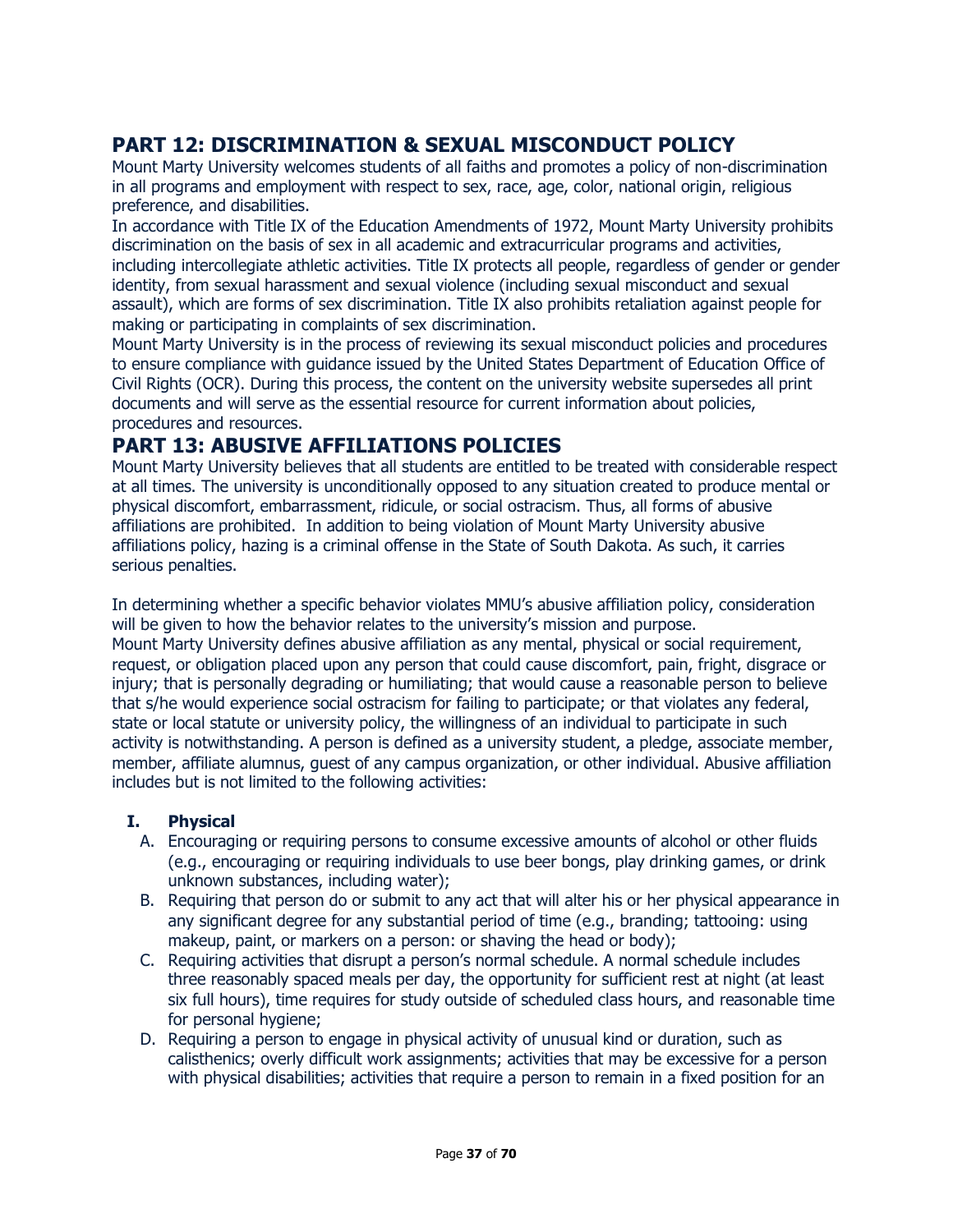extended period of time; being naked: or being confined in a room that is too hot or too cold, too noisy, or too small.

- E. Hitting or pretending to hit an individual; and/or
- F. Performing acts that are, or seem to be dangerous.

#### **II. Psychological**

- A. Requiring a person to pretend to or actually violate a law;
- B. Yelling or screaming at individuals;
- C. Calling individuals demeaning names;
- D. Booing, hissing, or demeaning individuals when they make mistakes;
- E. Interrogating individual in an intimidating or threatening manner;
- F. Requiring a person to perform acts of servitude or perform personal errands for others;
- G. Deceiving new members prior to their gaining membership in an attempt to convince them they will not be initiated or will be hurt;
- H. Forcing a person to publicly wear apparel that is abnormal and not normally in good taste.
- I. Requiring a person to appear nude at any time; and/or
- J. Engaging in activity that compels an individual or group to remain in a certain place or transporting anyone without their knowledgeable consent (e.g., taking a person on a road trip to an unknown destination, or kidnapping).

#### **III. Social Ostracism**

- A. Exiting a room when a particular person arrives;
- B. Requiring persons to attend event where illegal activities are taking place;
- C. Intentionally ignoring, or not responding, to a particular member of an organization or team;
- D. Using coercion (e.g. threats, intimidation, or demeaning comments) to obtain consent to engage in activities; and/or
- E. Expressly stating or implying that engaging (or failing to do so) in an activity would help or hurt an individual's membership;

#### **IV. Distinction between Abusive Relationships by Organizations and Abusive Relationships by Individuals**

The following statement will help distinguish hazing violations by individuals from hazing violations by student organizations;

- A. It is presumed that hazing incidents involve only those persons directly participating in the incident and those who are present at the time it occurs and who do nothing to stop its occurrence.
- B. A hazing incident may also be an organizational chapter activity, for which the organization itself may be disciplined, if any of the follow characteristics are present:
	- 1. A faculty or staff member who has responsibility for the organization (e.g. head coach, assistant coach, advisor, etc.) is aware of the incident sufficiently in advance of its occurrence to prohibit its taking place and takes no action to prohibit it.
	- 2. A faculty or staff member who has responsibility for the organization (e.g. head coach, assistant coach, advisor, etc.) knows the identity of the members involved in the incident and refuses to divulge that information to the appropriate university authorities or the police.
	- 3. The incident takes place in any public place.
	- 4. The incident involves the expenditure of any organizational funds.
	- 5. The incident involves or is actively or passively endorsed by a majority of the members of the organization and/or a majority of the student leadership (e.g. president, vicepresident, new member chair, captain, etc.).